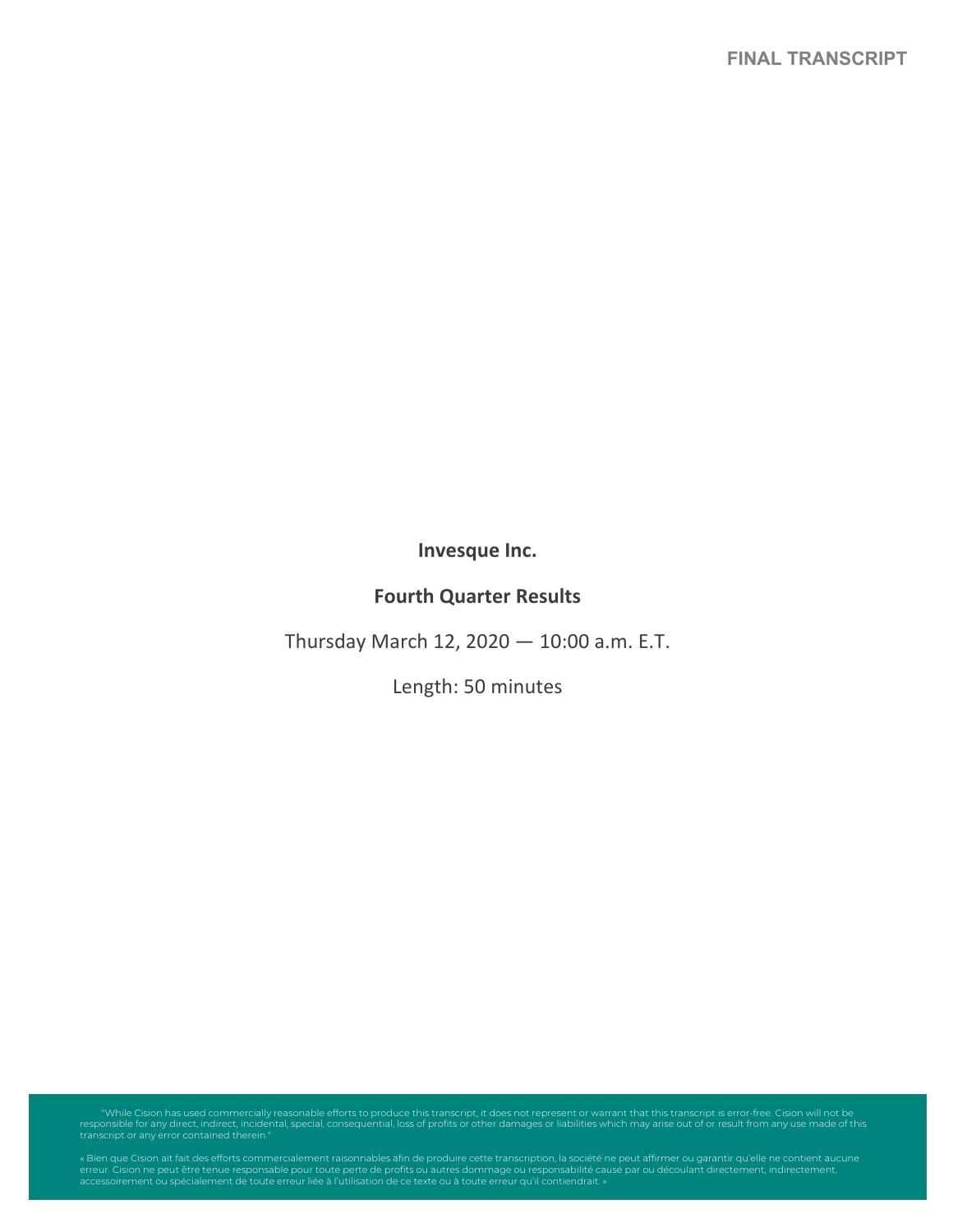# **CORPORATE PARTICIPANTS**

**Scott Higgs** *Invesque Inc. — Chief Financial Officer*

**Scott White** *Invesque Inc. — Chairman and Chief Executive Officer*

**Adlai Chester** *Invesque Inc. — Director and Chief Investment Officer*

# **Bryan Hickman**

*Invesque Inc. — Senior Vice President of Investments*

# **CONFERENCE CALL PARTICIPANTS**

**Stephan Boire** *Echelon Wealth Partners — Analyst*

**Chris Couprie** *CIBC — Analyst*

**Brad Sturges** *iA Securities — Analyst*

**Troy MacLean** *BMO Capital Markets — Analyst*

**Tal Woolley** *National Bank Financial — Analyst*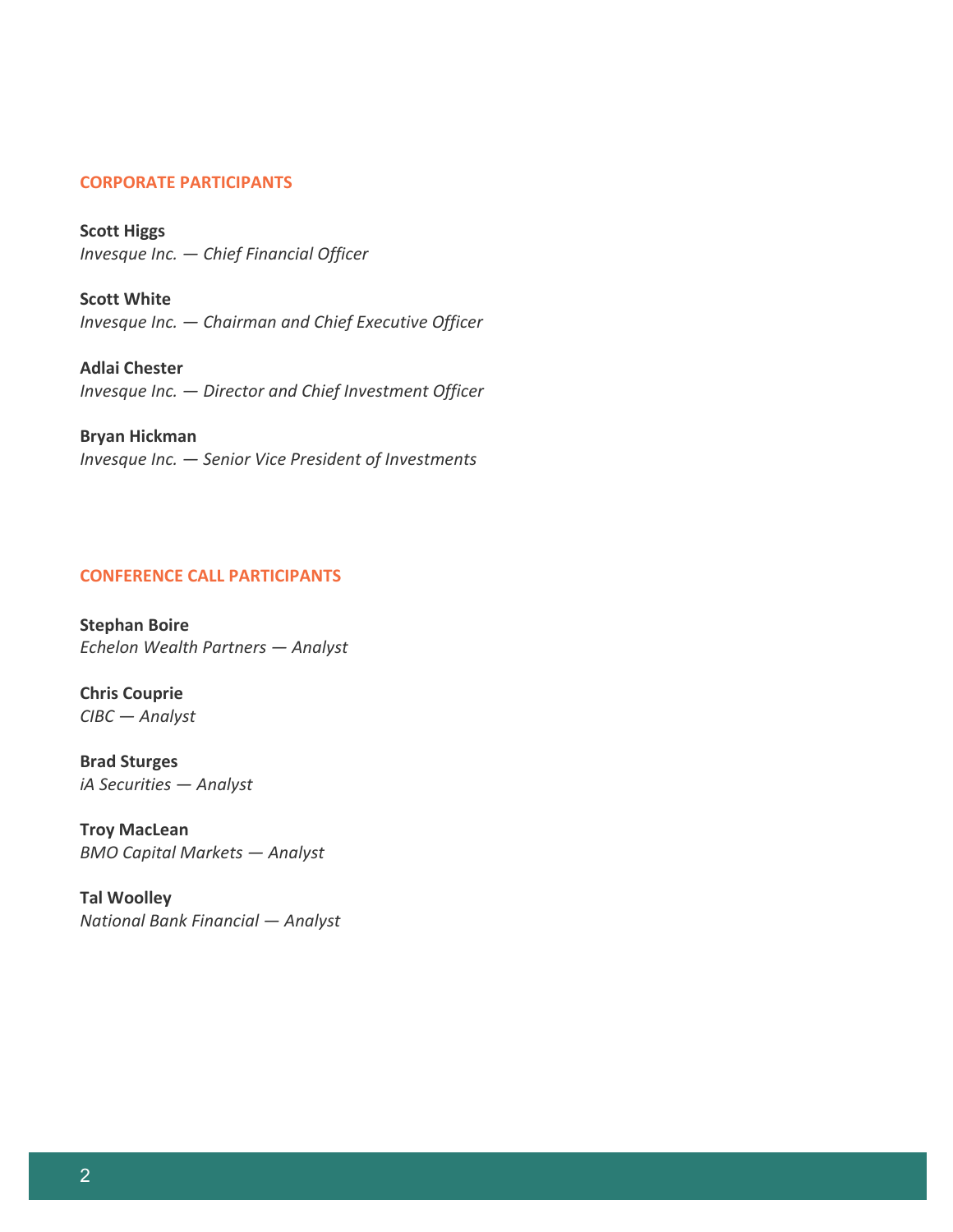#### **PRESENTATION**

#### **Operator**

Good morning, ladies and gentlemen, and welcome to Invesque's Fourth Quarter and Year-End 2019 Earnings Conference Call.

I will now turn the call over to Scott Higgs, Chief Financial Officer. Please go ahead, Mr. Higgs.

**Scott Higgs** — Chief Financial Officer, Invesque Inc.

Thank you, Amy. Good morning, everyone, and thanks for joining the call. With me today are Scott White, our Chairman and CEO, Adlai Chester, our CIO, and Bryan Hickman, Senior Vice President of Investments. Scott will kick things off discussing our activity for the quarter, colour around our portfolio, and some overall industry news and trends. I will then cover our fourth quarter and year-end financial results, and Adlai will recap our portfolio performance, recently announced investments, and strategic efforts before starting the Q&A portion of the call.

The fourth quarter and year-end 2019 earnings release, financial statements, and MD&A are available on our website, and a replay of this call will be available from 12:45 p.m. Eastern Time today until 11:59 p.m. Eastern Time on March 19.

Before we get started, please be reminded that today's call may include forward-looking statements regarding our future operations. Such statements involve known and unknown risks and uncertainties that may cause actual results to differ materially from those expressed or implied today.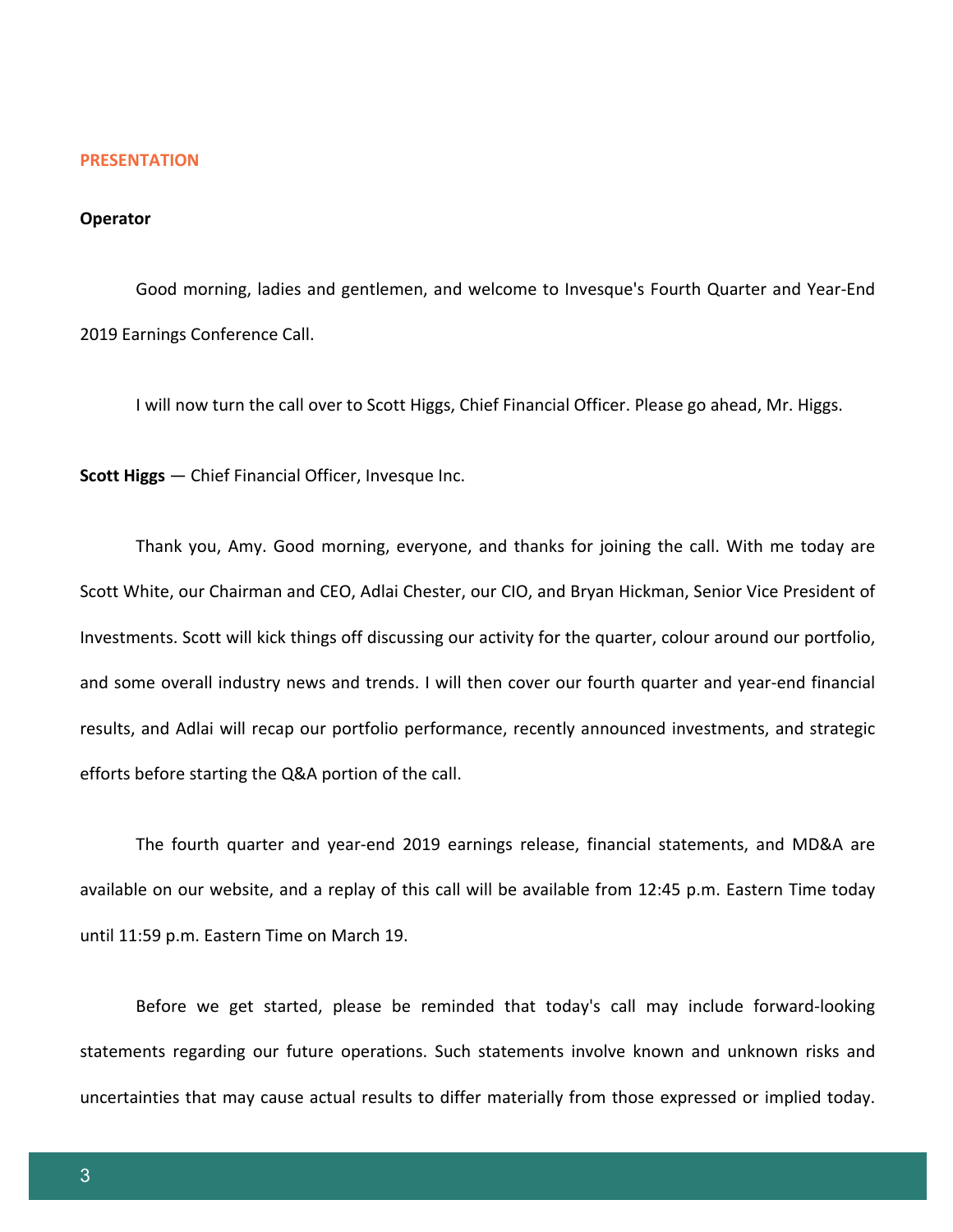We have identified such factors in our news release and other public filings. As we discuss our performance, please bear in mind that all amounts are in U.S. dollars.

With that, I will hand it over to Scott.

**Scott White** — Chairman and Chief Executive Officer, Invesque Inc.

Good morning, everybody. Thank you all for joining our Fourth Quarter and Year-End 2019 Earnings Call.

Before we kick off the call, I want to take a quick moment to comment on the recent outbreak of Coronavirus and the proactive steps we are taking. The safety of the residents and employees in our communities and employees in our corporate office is of the utmost importance.

At Invesque, we believe that it is vital for our operators to keep their staff, residents, and family members aware of this fluid situation, and to ensure their team is informed and following CDC guidelines to reduce the possibility of infection. We are in communication with our operating partners to monitor the situation on a day-to-day basis and make sure that best practices are implemented. The health and safety of our team and our residents is our top priority.

Now, on to the fun stuff. What a successful quarter it was. Our main objectives over the last quarter of 2019 were twofold. First, to close the final tranche of the Commonwealth transaction and second to finalize the restructuring of the Greenfield portfolio.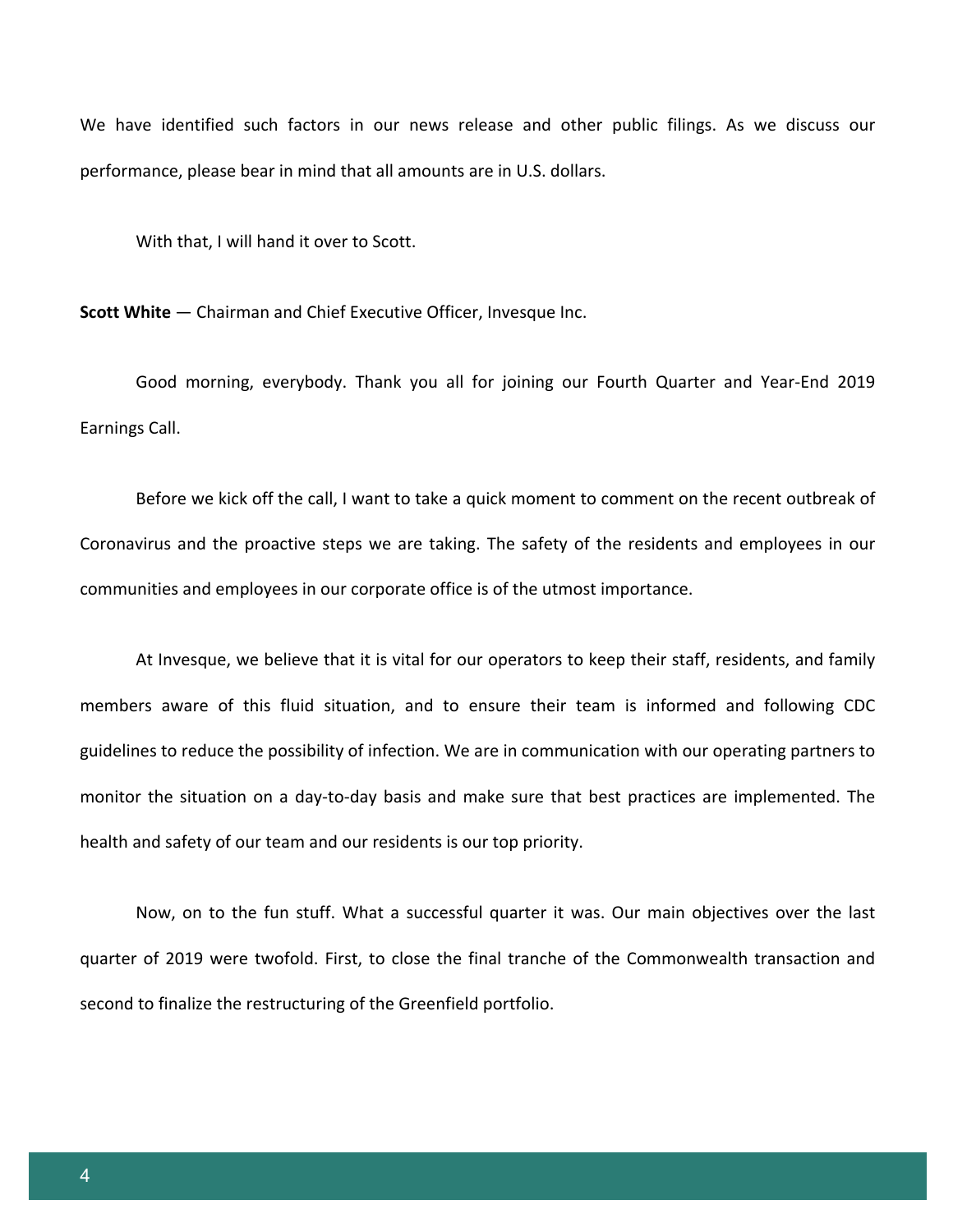I am proud to say that we have successfully executed on our short-term goals on both fronts. We closed on the final tranche of Commonwealth communities in December, and we have successfully transitioned the operations of all the former Greenfield communities to Commonwealth and Heritage, plus closed on the sale of the Arlington, Texas community.

Since our IPO in 2016, we have grown the portfolio over fourfold to achieve significant scale, which we believe is a prerequisite for success in the health care real estate industry. Size and diversity matter. We have focused on growth to enhance diversification by asset class, operator exposure, and geographic location. Having successfully met our goal to grow the portfolio, our near-term objectives are focused on active portfolio management. Our portfolio management plans are a continuation of our strategy of building a world-class portfolio with high quality operators. Our portfolio management efforts thus far have been focused on pairing the correct operators with our communities.

To that end, we'll continue to work with our preferred operating partners to manage communities that align with their operating footprint and expertise. The Greenfield restructuring is a prime example of our approach to aligning our communities with the operating partner best positioned to maximize performance and value. In 2020, we'll extend our portfolio management initiative to opportunistically divest non-core assets and redeploy capital with our preferred partners.

The sale of the Arlington, Texas property is a great example of monetizing a non-core asset at favourable pricing. These types of non-core dispositions will provide us flexibility and capital to put to work in core assets in an accretive manner. I could not be prouder of our team's execution on our portfolio management initiatives to-date.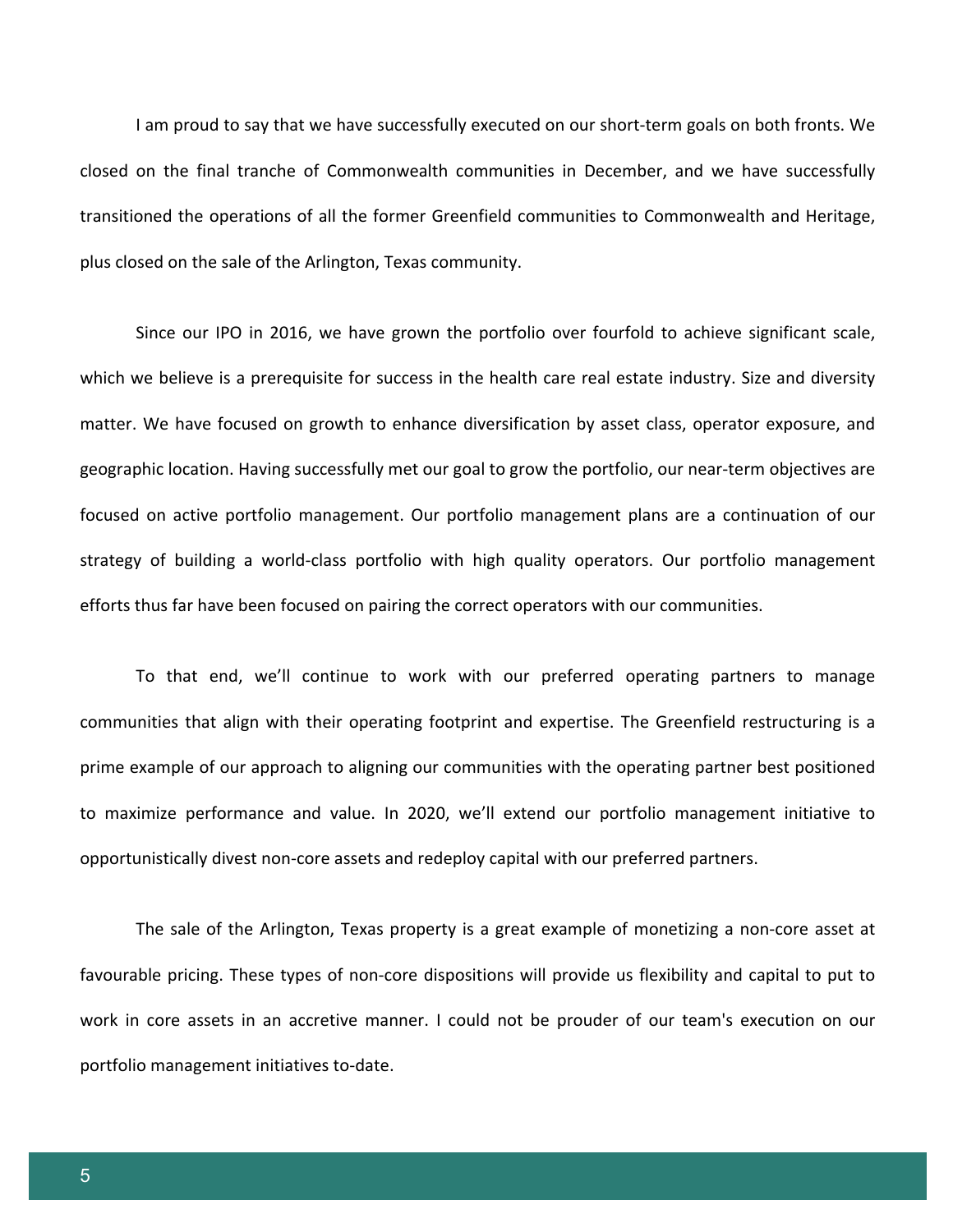As I discussed on our last call, we made a concerted effort to strengthen our portfolio by ensuring that we have as many assets as possible included in master lease structures. The master lease structure reduces credit risk in times of stress because of the cross collateralization and single rent payment obligation.

Today, over 90 percent of our contractual rent in our triple-net lease portfolio comes from assets included in master leases or single leases where we can consolidate the asset into master lease structure. This represents a significant uptake from approximately 77 percent at the end of 2017. Our percent of rent in our triple-net lease portfolio subject to master leases is at the high end of the industry relative to our publicly traded competitors.

Moving to our investment activity. Our execution remains focused on deploying capital with our preferred partners. In December, we acquired the last three communities of the previously announced Commonwealth transaction. As a reminder, the aggregate Commonwealth acquisition is comprised of 20 communities with over 1,400 private pay independent living, assisted living, and memory care units located in Virginia and Pennsylvania. The Commonwealth transaction has added a highly differentiated operating and property management company to the Invesque platform.

The ability to strengthen our existing portfolio by transitioning operators was a key strategic reason for acquiring our new management company, Commonwealth Senior Living. As we look forward to 2020, we continue to analyze opportunities where we can create efficiencies from the ownership of our vertically integrated operating company. Commonwealth is now the largest seniors housing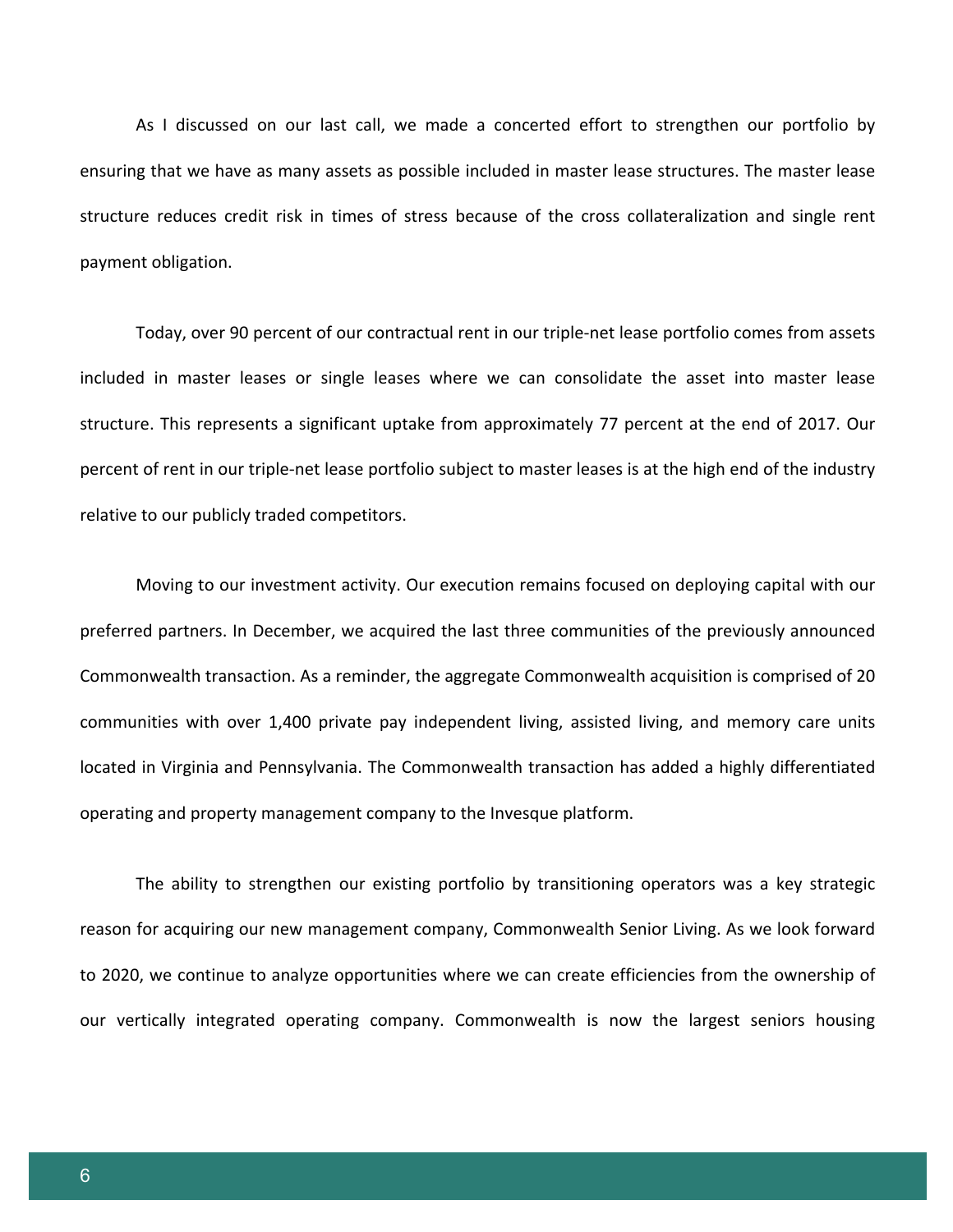operator in Virginia and a premier operator in the mid-Atlantic. On a pro forma basis, Commonwealth will represent our largest source of NOI at over 25 percent.

The Commonwealth transaction now positions Invesque as predominantly private pay health care real estate investment company with over 56 percent of our pro forma NOI coming from seniors housing, and over 40 percent of our pro forma NOI coming from our seniors housing operating portfolio. Our exposure to Symphony is now roughly 23 percent of pro forma NOI, down from 70 percent at our IPO. This portfolio mix provides us greater diversification and operational upside. It also significantly reduces the government payer source exposure across our nearly \$2 billion health care real estate portfolio.

We acquired the Commonwealth portfolio at approximately \$236,000 per unit, which represents a 20 percent discount to our estimate of replacement cost. This is an important metric that I want to highlight. By focusing our efforts on midsize markets, we have successfully sourced and continue to source sizable high-quality opportunities at a discount to replacement cost.

We have long believed that our basis relative to replacement cost is a critical consideration when we acquire assets. Our regional focus allows us to capitalize on the arbitrage of buying existing stabilized assets for less than it would cost to build them. We still invest in development, like you have seen us do with Ellipsis, but we would be very selective in the opportunities we choose. Adlai will touch on our proprietary relationship with Ellipsis and our recent investments with them later in the call.

Let me now comment on some important industry themes. As we noted over the last couple of quarters, we have observed a recent drop-off in new construction starts.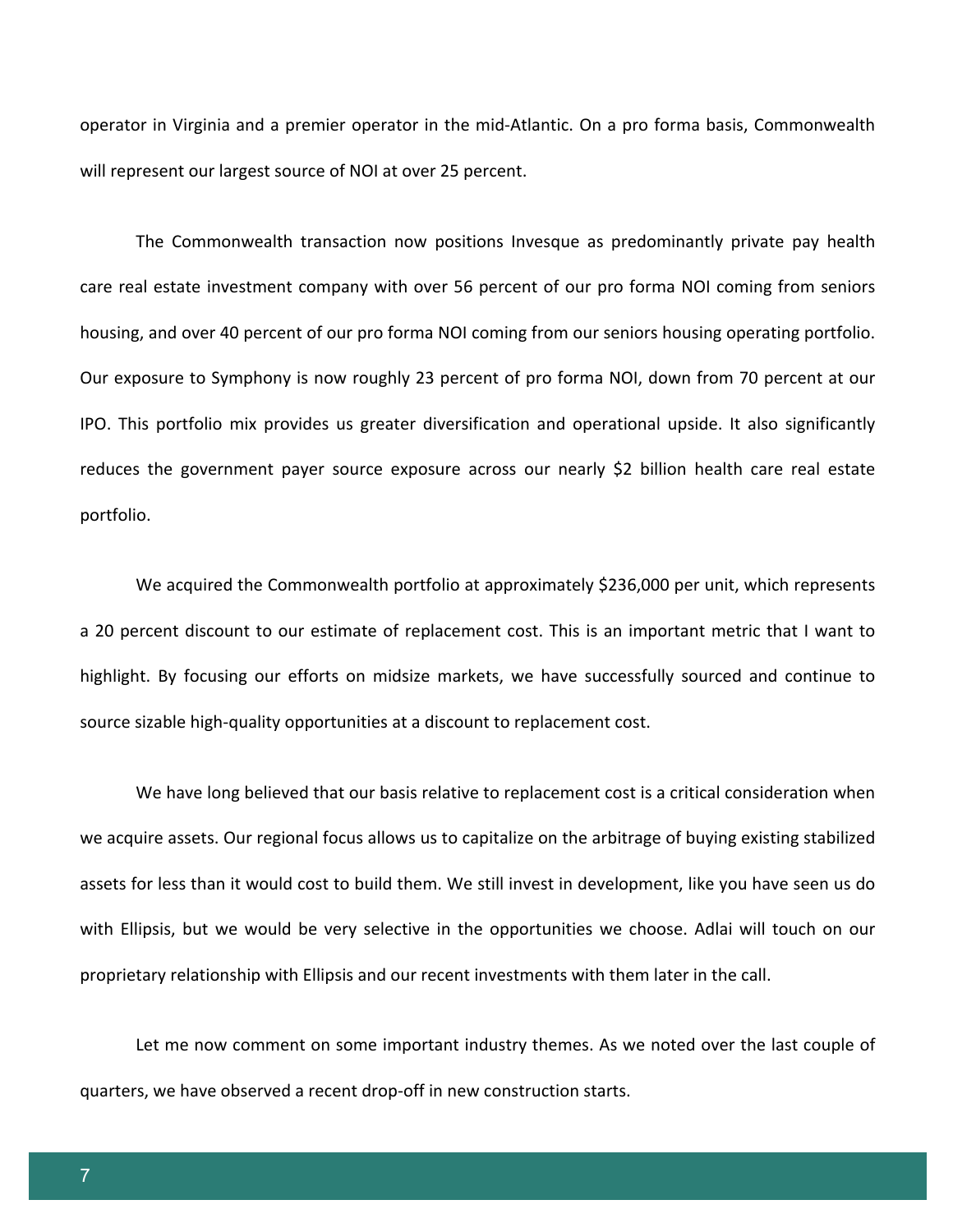The fourth quarter NIC MAP data continued a favourable trend in supply for seniors housing with the number construction projects declining for the fourth consecutive quarter. More importantly, assisted living units under construction declined for the eighth consecutive quarter with new starts down 51 percent since the peak in the first quarter of 2016. In fact, assisted living starts trailed independent living starts for the first time in over 10 years. These metrics are especially relevant to Invesque because our seniors housing portfolio is more than 80 percent concentrated in assisted living and memory care units.

With that said, we have long held the belief that the gap between demand and supply is more important than just focusing on the supply side of the equation. Fourth quarter 2019 annual absorption of 2.9 percent was offset by 2.7 percent inventory growth. Absorption has now outpaced deliveries for two consecutive quarters, a first since the fourth quarter of 2015. This is an important metric and positive data point as we assess the current state of the supply and demand dynamics.

Trends continue to diverge between the primary and secondary markets, with development activity falling more quickly in the secondary markets, which is where Invesque has invested in seniors housing to-date. Excluding the top 31 markets, nearly 60 percent of the remaining top 100 markets featured assisted living construction below 3 percent of inventory.

Supply fundamentals are improving across-the-board and demand is beginning to catch up as we reach an inflection point with the 80 plus population. It is important to note that today's demographic growth of the 80 plus group is much stronger than 10 or even just 5 years ago. We continue to believe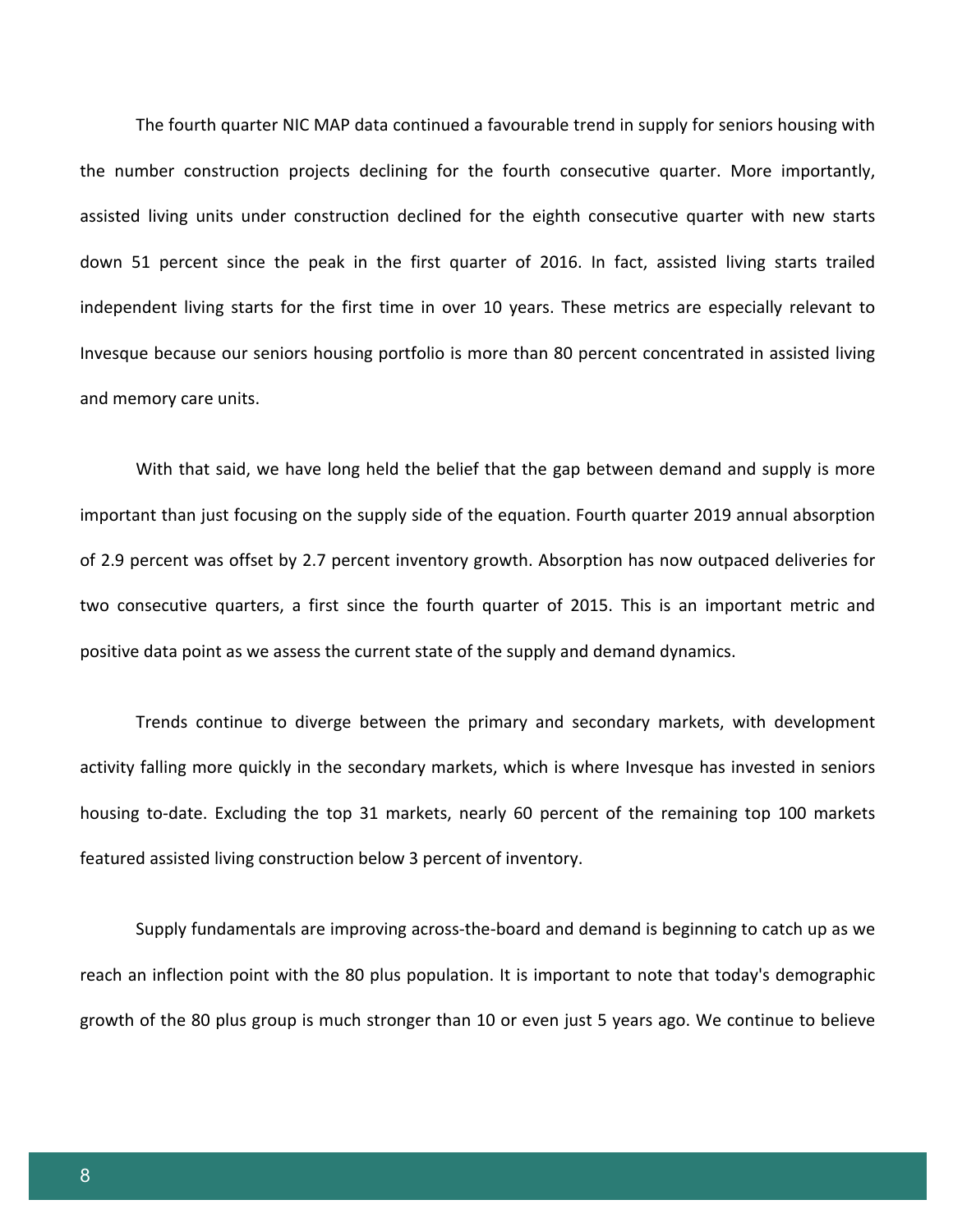seniors housing occupancy may see its first year-over-year increase in 2021 as supply growth slows and demographic growth accelerates.

On the skilled nursing front, we are now almost six months into the 2020 Medicare SNF rate update and implementation of PDPM. While still early, our operators are telling us that the PDPM implementation has provided at least the minimum 2.4 percent payment increase that was budgeted for Medicare patients. In some cases, the improvement in reimbursement has been even more favourable. Other publicly traded owners of skilled nursing facilities, as well as operators have expressed similar takeaways from PDPM.

We remain cautiously optimistic about the ability for our sophisticated operators to thrive under the new payment model. We believe that the transitional care assets in our portfolio are uniquely positioned for success under PDPM. As the dust settles, we expect coverage ratios in our portfolio to increase over time as a result of PDPM, implementation, and further stabilization across our SNF portfolio. With that said, we note the coverages are assessed on a trailing basis, and there will be a delay in assessing the full impact.

Finally, you have often heard me talk about how proud I am of the team and the culture we've created at Invesque. I'm very proud to announce that we were recently named one of the Best Places to Work in Indiana by the Indiana Chamber of Commerce and the Best Companies Group. This is an important recognition as it provides independent verification of how special our team and our culture truly are. Building a long term, sustainable world-class company requires having an exceptional team and culture.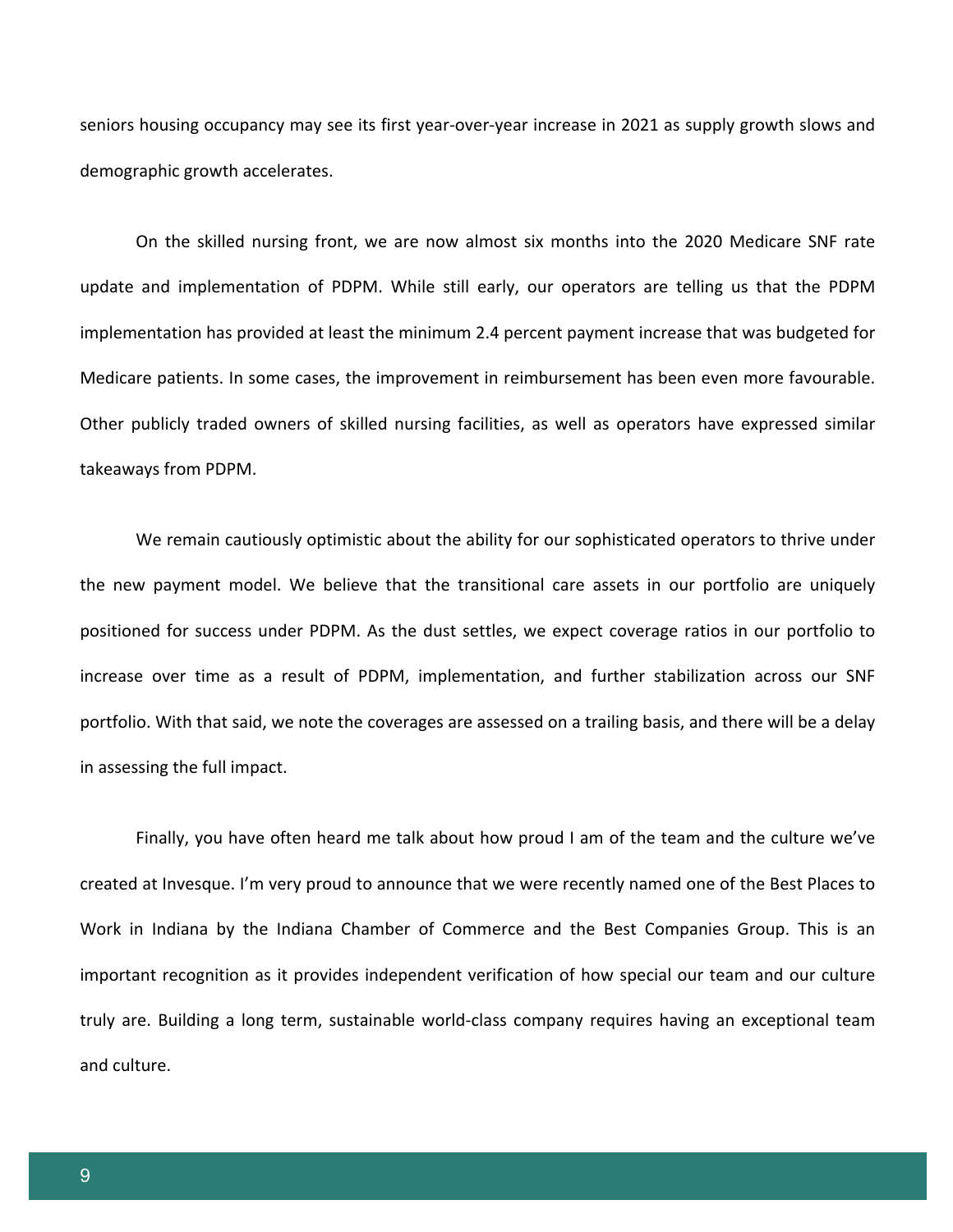With another \$440 million of acquisitions completed in 2019 and a streamlined stable of highquality operating partners, I am extremely pleased with what we accomplished in 2019.

We successfully executed on several portfolio management initiatives in a very efficient manner, and we'll continue to focus on enhancing the value of our current portfolio through portfolio management initiatives. I'm excited about what we have created in four short years, but I am even more excited about the opportunity ahead.

With that said, I will pass it to Scott Higgs to talk about our fourth quarter and year-end 2019 performance, as well as recent capital markets activity.

**Scott Higgs** — Chief Financial Officer, Invesque Inc.

Thank you, Scott. For the quarter and year ending December 31, FFO was \$0.19 and \$0.85 per share respectively. AFFO was \$0.18 and \$0.76 per share respectively. Our effective dividend cash payout ratio when adjusted for DRIP participation was approximately 85—85 percent for the three months period. Quarter-over-quarter, the decline in AFFO was primarily driven by performance in the former Greenfield product. As is typical when an operator transitions, there were declines caused by additional costs and census deprivation during the quarter. We believe that Commonwealth and Heritage are well positioned to bring the portfolio performance back in line with historical norms, and Adlai will touch on this more later.

As Scott noted earlier in the call, we kick-started a portfolio management initiative in 2019 to streamline our portfolio and align with our preferred partners. As we continue to focus on portfolio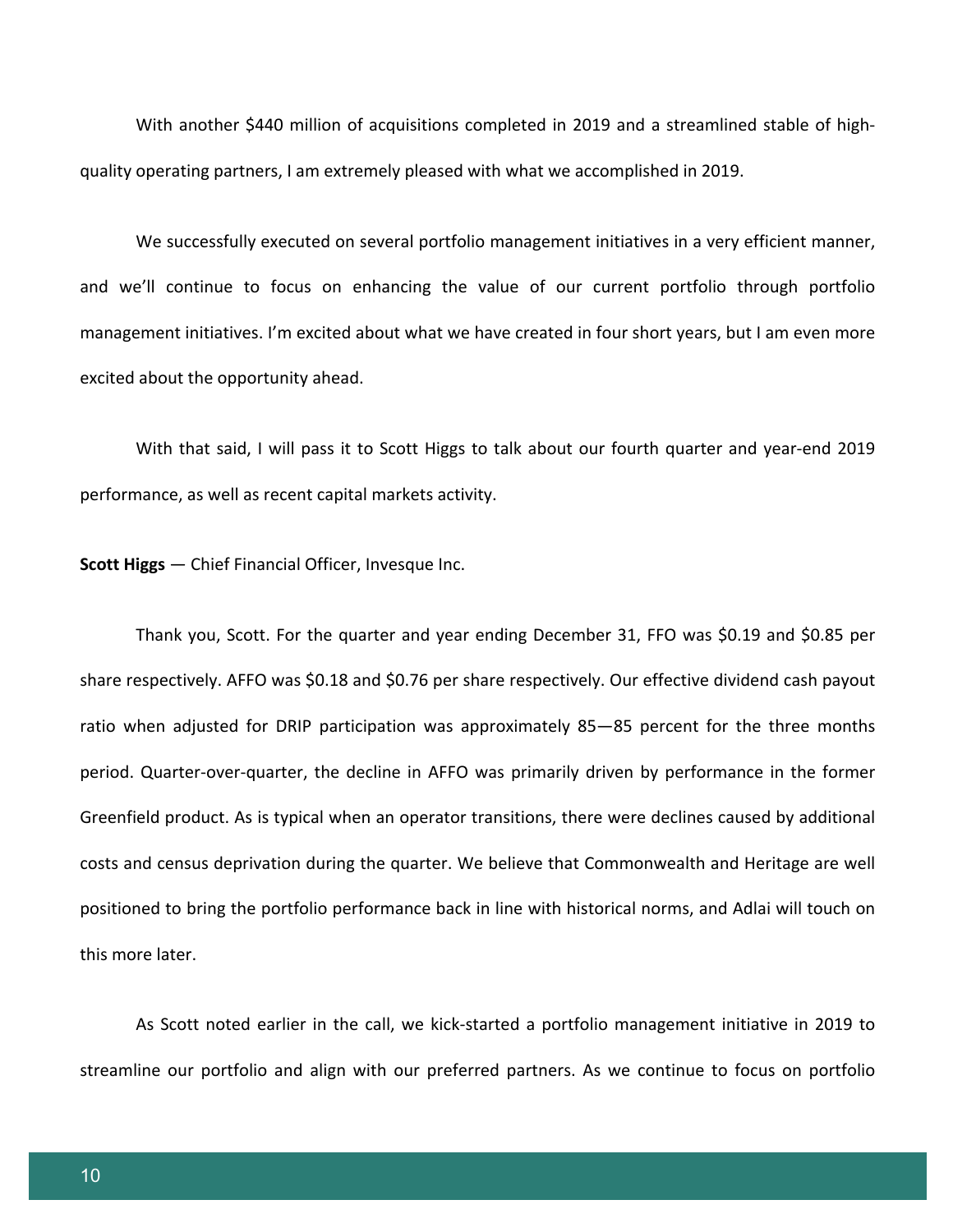management in 2020, we believe this initiative will generate long term earnings growth and stability for the coming years. With the Commonwealth transition and Greenfield restructuring complete, we expect FFO and AFFO to trend higher throughout 2020 and beyond. We also expect our payout ration to trend back to our historical average.

Turning to the capital markets front. In the fourth quarter, we reauthorized our NCIB plan to repurchase up to 5 percent of common shares outstanding. We continue to look across our capital structure to create value for our shareholders. We will closely monitor market conditions and opportunistically repurchase stock when we believe it will provide the best investment opportunity for our shareholders.

With the movement in interest rates continuing to provide for very favourable debt market, we continue to focus on sourcing attractively priced new debt and refinancing existing debt at lower rates. In 2019, we lowered the effective rate on our debt by approximately 35 basis points through a combination of issuance of new debt, refinancing existing debt and utilization of financial instruments. This creates long term cash flow stability with a well laddered maturity profile. Today, our average debt maturity stands at over five years with less than 14 percent of our debt rolling in the next three years.

With that, I will pass it over to Adlai to discuss our portfolio performance and investment activity.

**Adlai Chester** — Chief Investment Officer, Invesque Inc.

Thanks Scott. The performance of our stabilized triple-net portfolio remained consistent with previous quarters. On a trailing 12-month basis as of September 30, our EBITDAR and EBITDARM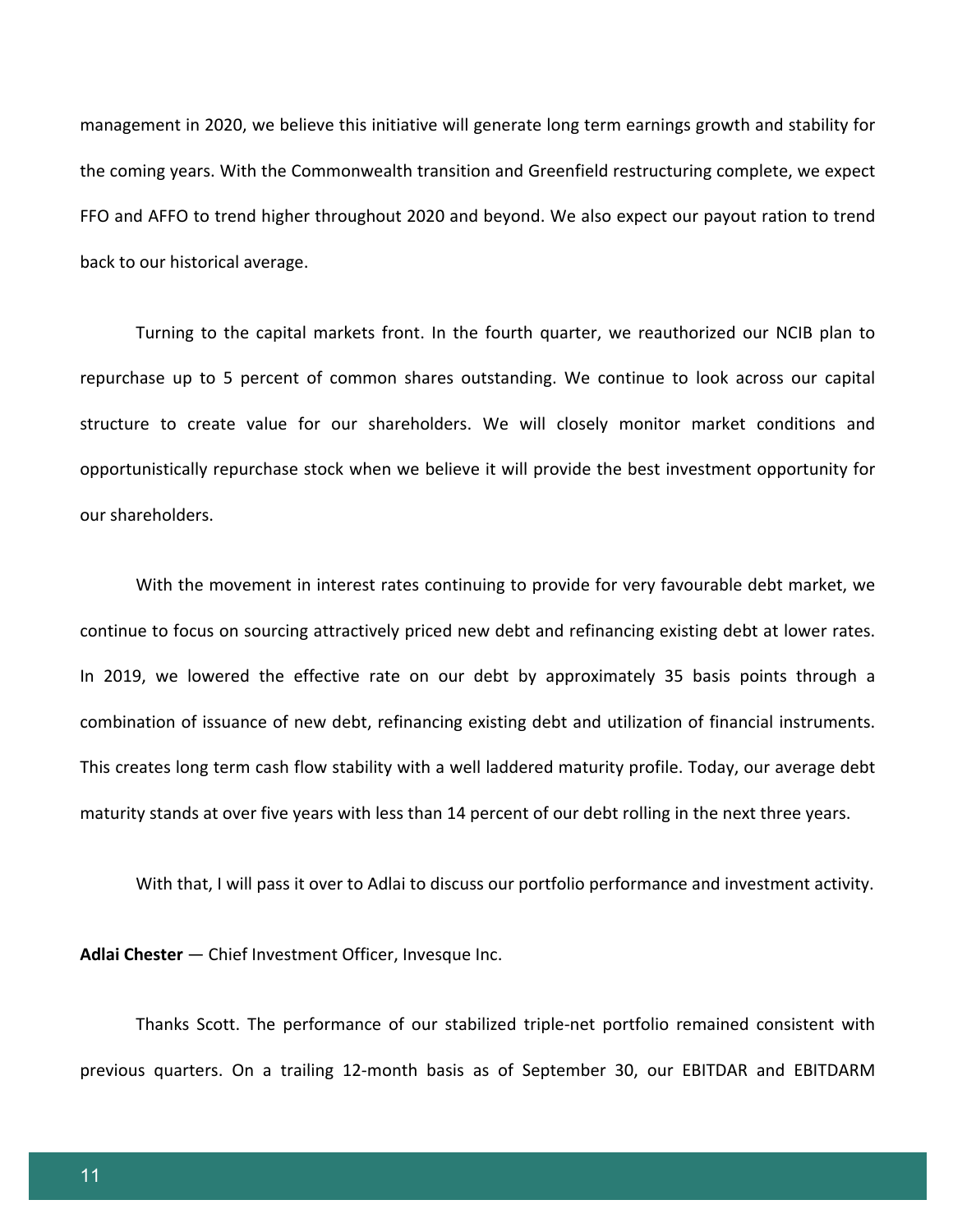coverage ratios were 1.2 and 1.5 times, respectively. Our trailing 12-month occupancy as of September 30 stood at 85 percent for our triple-net assets and 88 percent for our stabilized SHOP assets. For the MOB portfolio, stabilized occupancy stood at 92 percent. These metrics remained relatively consistent throughout all of 2019.

As Scott mentioned earlier in the call, we are excited to announce that we have received final licensure approval and successfully transitioned all our communities, formerly operated by Greenfield to Commonwealth and Heritage. More importantly, we executed these transitions in a smooth and expeditious manner with little to no disruption to residents and employees.

As a reminder, 10 of the communities operated by Greenfield have now been transferred to Commonwealth and will be owned, operated, and managed by Invesque affiliates. This took a great deal of time and effort in Q4 and had an impact on our earnings.

As with any transition, there were inefficiencies and costs. We expect Commonwealth will stabilize these properties and generate stronger performance later this year. We also expanded our relationship with Heritage by transitioning to them two Greenfield communities in Pennsylvania and New Jersey. The communities are in markets where Heritage successfully operates communities for Invesque. We are confident that Commonwealth and Heritage will drive performance by implementing their operational expertise and creating synergies with the Invesque communities they currently operate.

As Scott noted earlier, Commonwealth is now our largest source of NOI on a pro forma basis at over 25 percent. Heritage is our third largest source of pro forma NOI at over 8 percent.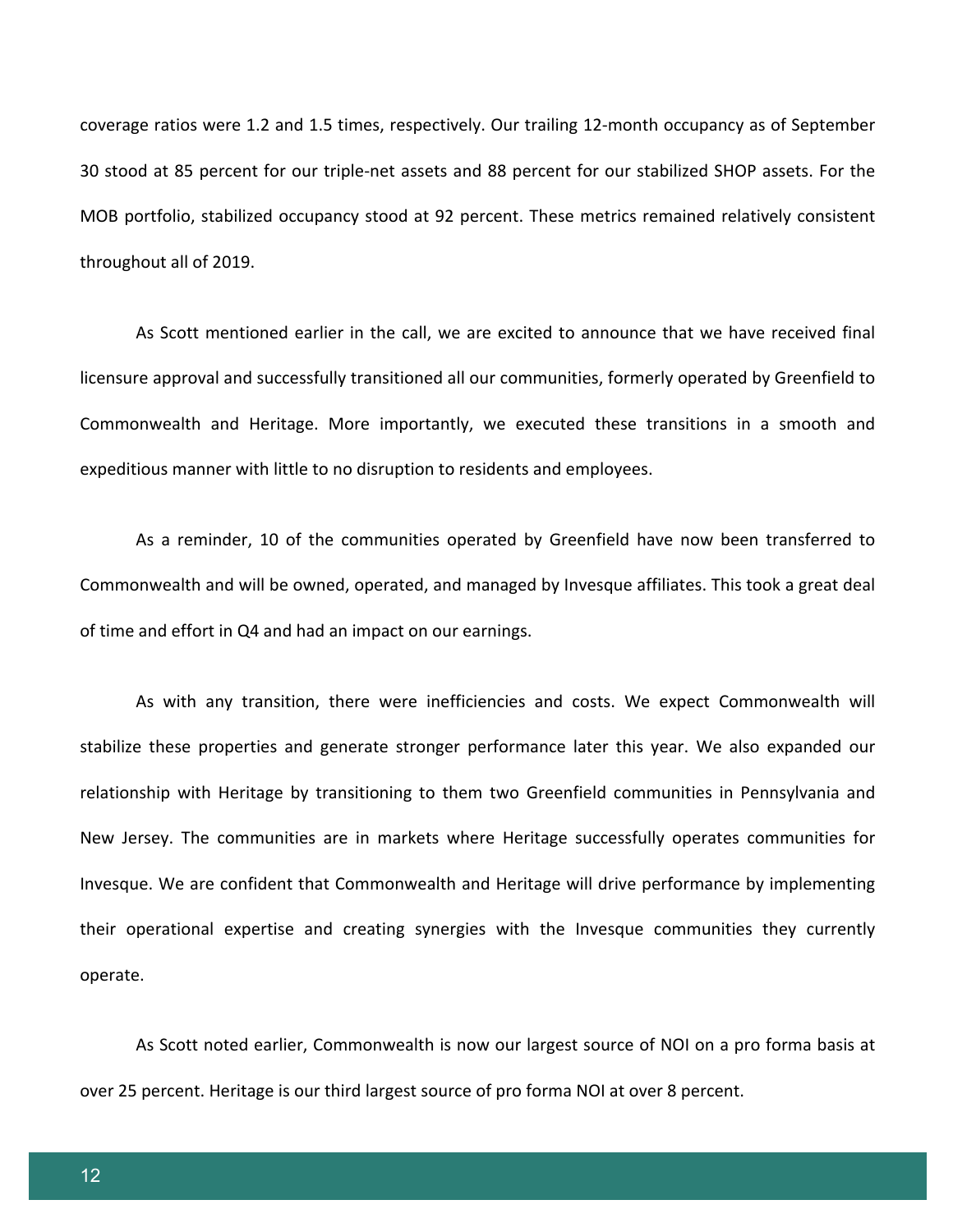We sold the final Greenfield operated community located in Arlington, Texas in the first quarter of 2020. As we compared alternatives for the Arlington community, we analyzed the property strategic overlap against our preferred operators. We then compared that outcome against the favourable pricing we could achieve in a sale. Ultimately, we determined the community was not a fit with our preferred operating partners and decided that sale was the best alternative. We were able to quickly identify several interested buyers and execute on an efficient sale. The sale proceeds will allow us to redeploy capital into core assets with our existing operators in an accretive fashion or potentially de-lever.

Continuing the theme of our relationship driven approach to investing, we announced this morning that we have entered into a purchase and sale agreement to acquire a 36-bed memory care community operated by Constant Care in Rogers, Arkansas for \$8.2 million. The property is nearly 100 percent occupied and will be added to the existing master lease agreement. At closing, we will have eight communities with Constant Care who will represent close to 4 percent of our pro forma NOI.

Also, in the fourth quarter, we closed on a mezzanine loan investment to Ellipsis to fund the development of a 42-bed class-A, freestanding memory care building in the Grand Rapids, Michigan MSA. The property is currently under construction with a targeted completion in the second quarter of 2020. The property will be operated by Constant Care. As in past agreements with Ellipsis, we will have the right to purchase the property at fair market value after completion and rent commencement.

Our proprietary relationship with Ellipsis continues to be a huge success and further augments our approach to investing with our preferred partners. The partnership provides us exclusive access to a right of first offer to invest in all senior housing and medical office development projects that they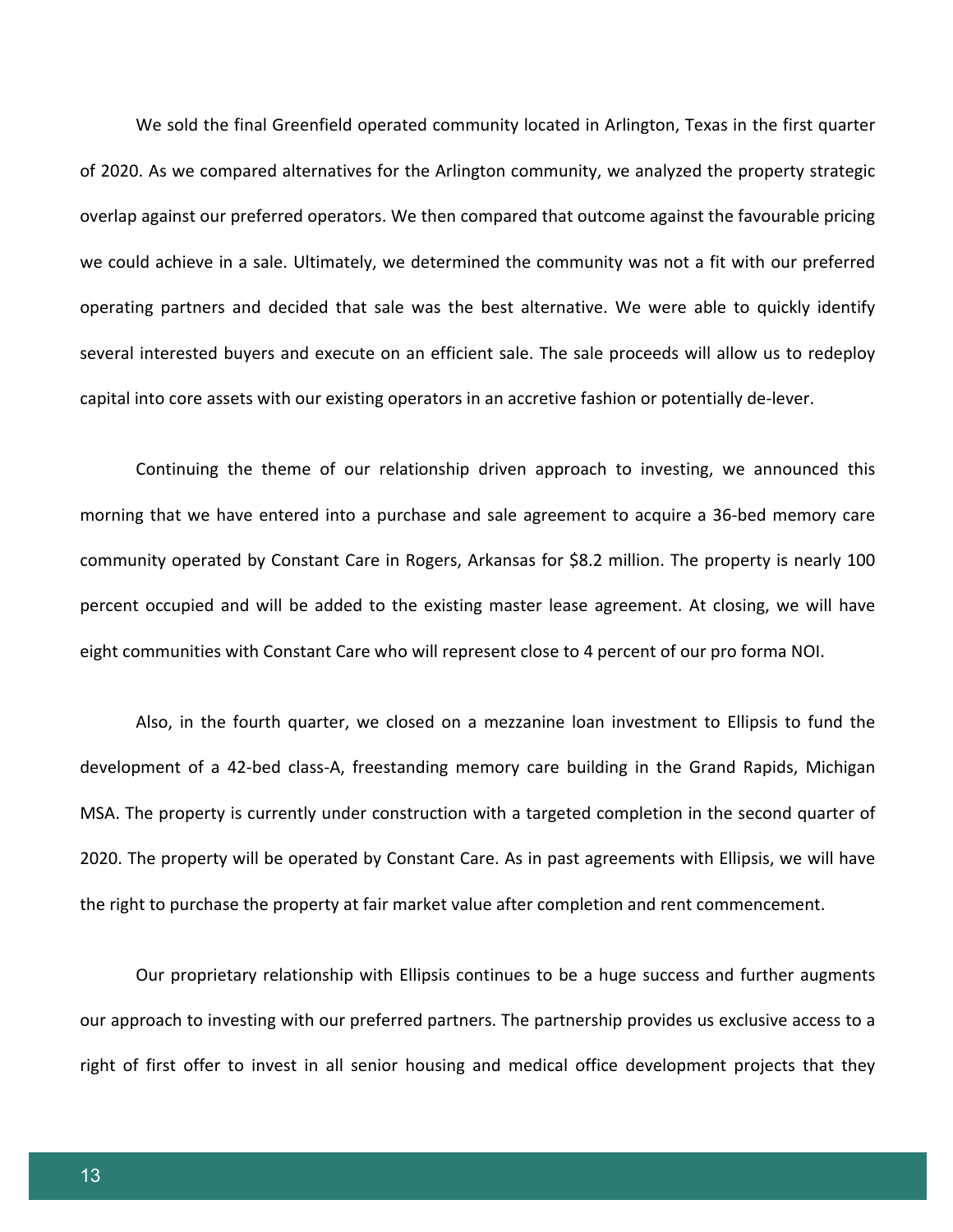develop. We also have the right to purchase these properties upon completion. The Ellipsis management team brings decades of experience developing health care real estate assets as well as strong relationships with senior housing operators such as Constant Care. Partnering with Ellipsis and Constant Care is a great way to continue to grow and capitalize on our development platform.

Our (inaudible) of external growth opportunities continues to be very robust. With our growth over the last several years providing us the scale and diversification we set out to achieve at our IPO, we will be very selective on future acquisitions with new relationships. We are focused on internal redevelopment opportunities and bolt-on acquisition opportunities with our existing partners. We remain disciplined in our underwriting with a focus on recycling capital, acquiring assets at a discount to replacement cost and assuring that any growth further strengthens our high-quality portfolio of health care real estate.

I'd like to thank everyone for joining the call, and we will now open the line for questions.

# **Q & A**

#### **Operator**

At this time, ladies and gentlemen, if you would like to ask a question, please go ahead and press star, then the number one on your telephone keypad.

Your first question today comes from the line of Stephan Boire of Echelon Wealth Partners. Your line is open.

**Stephan Boire** — Analyst, Echelon Wealth Partners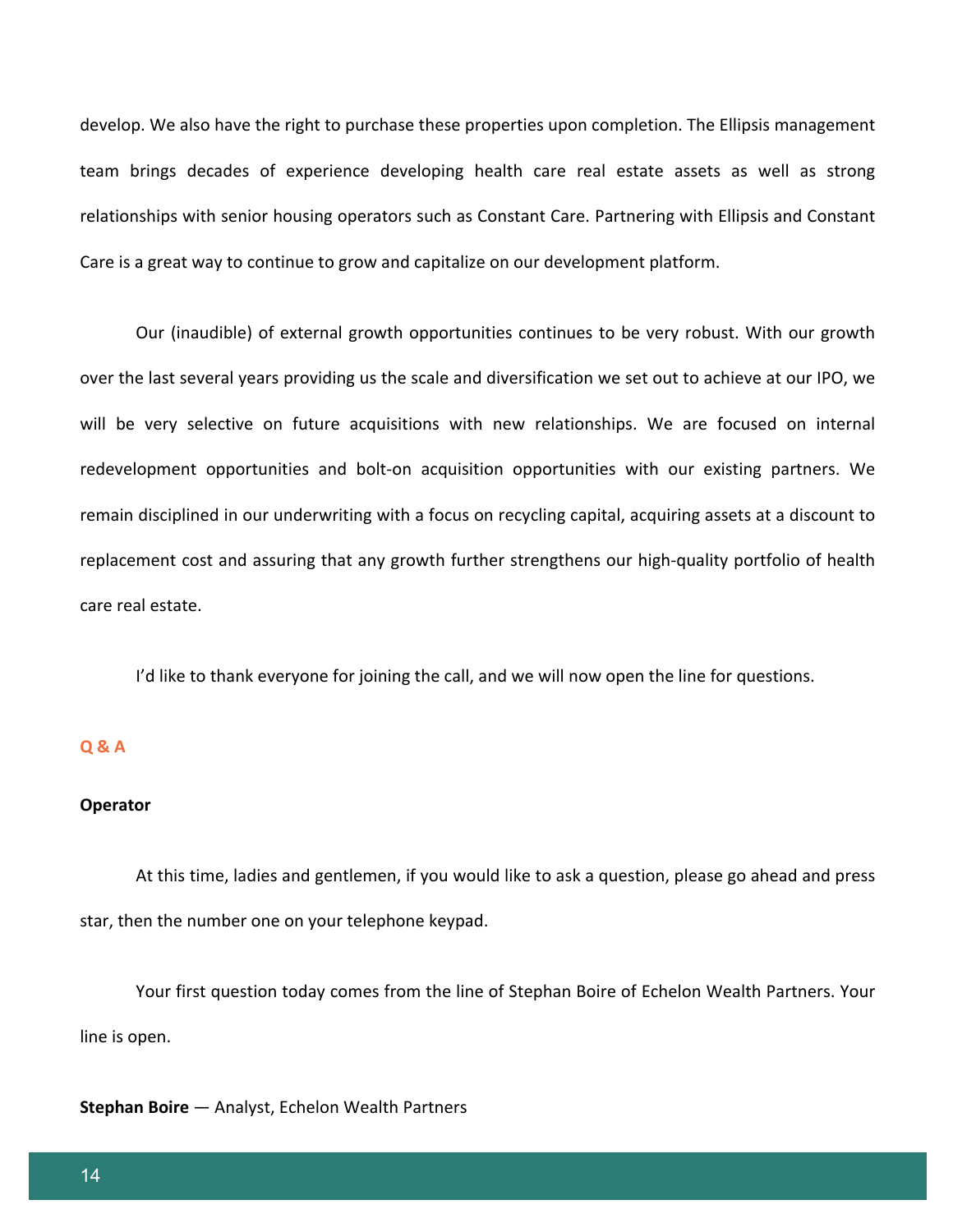Thank you. Good morning. I have fairly general questions. The first one is, I'd like to, while it seems like the results from recent quarters were noisy or volatile in terms of G&A, NOI margin, and even FFO, and I understand there's a period of transition from a pure triple-net REIT to an operator, but I would like to know what should investors expect one, two, or even five years down the road, specifically in terms of stability, operations, and strategy?

**Scott White** — Chairman and Chief Executive Officer, Invesque Inc.

Good morning, Stephan. Thanks for the question. So, look, when you're looking at what we did in 2019 and quite frankly over the last three and a half years since the IPO, we've grown as fast, maybe faster than almost any other public real estate company in North America, both U.S. and Canada, and as a result, as you said, there is some noise as you integrate portfolio after portfolio after portfolio. This is very deliberate, very strategic and part of the plan.

When you think about where we started, and we were very clear about this from the beginning, we started with a fairly concentrated portfolio, both by geography, by operator, by type of asset, and we knew, as we executed on our vision and what we set out to do, that we needed to work quickly to diversify. We needed to work quickly to grow because size does matter in this space, and that was our vision and our plan for the first, call it, three years of Invesque.

Now, as we announced during our last call, and we've reemphasized again today, it's time to actively asset manage. Once you have accumulated a portfolio that today is almost \$2 billion in value of 123 buildings, you sit back and you reflect and you say, okay, as part of that you have acquired some single assets that are either no longer part of your vision or strategy or maybe never were. You acquire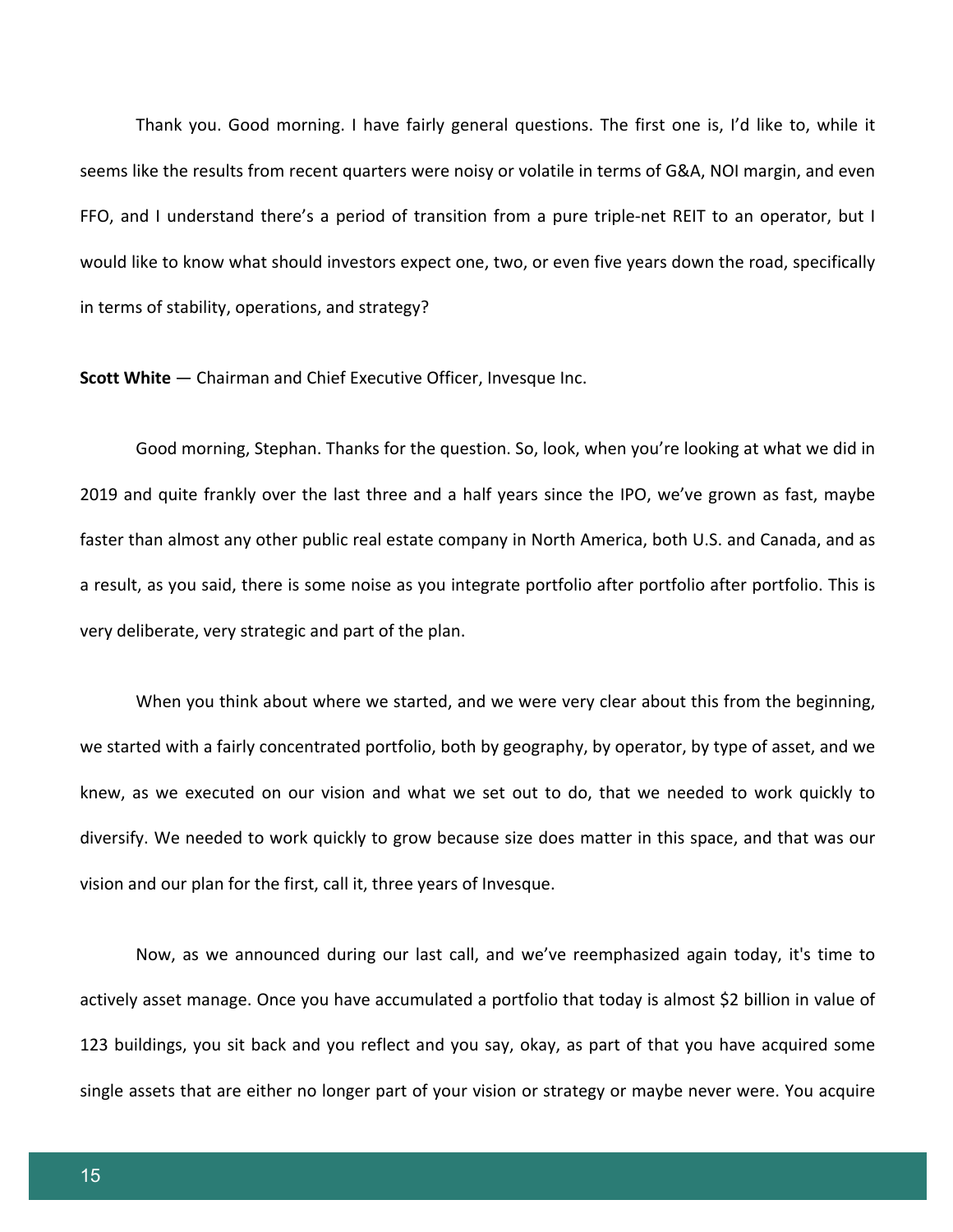them as part of a portfolio, but they're a single asset with a single operator that maybe you can't grow with, or maybe they're in a market you don't have any other operations.

We also, as you highlighted, integrated in an operating company which was a big addition for us in 2019. When you take the sum of all of these pieces, we're at a point now where we focus on active asset management. We announced a few of those initiatives both in the last quarterly call and today, one of them being the replacement of operations by Commonwealth into the former Greenfield assets. That was a big strategic move for us and a big move toward portfolio management and asset management. We also announced the selective sale of some individual assets, again pruning the balance sheet.

Now, to very specifically answer your question about what can we expect three, four, five years out. I don't have a crystal ball, so I can't tell you, especially on a day like today where I am not sure I can tell you what is going to happen tomorrow, but I could tell you that real estate is a long-term asset class. We are executing on the strategy and vision that we set out to do from the beginning and nothing has changed.

We knew, and I have been clear on prior calls, and I will be clear on this call. It is very challenging to build and manage a long-term real estate asset class by managing quarter-to-quarter. It is very challenging. What I can tell you is we are stabilizing the cash flows over the long haul. What I can tell you is that we are looking for ways to enhance the strength of both the balance sheet and our underlying assets. We've done some of that. You should expect more of that in ensuing quarters.

**Stephan Boire** — Analyst, Echelon Wealth Partners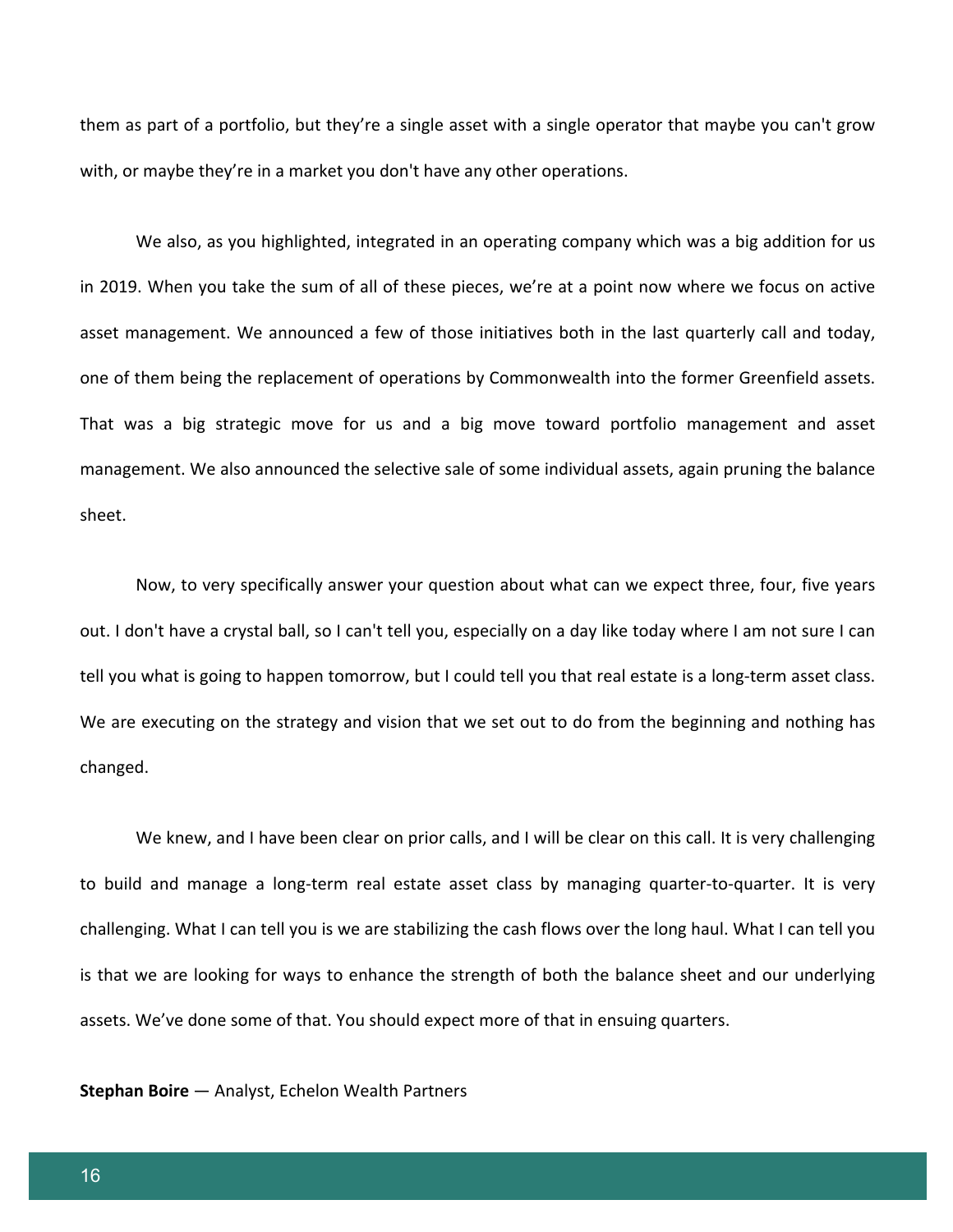Okay. Thanks for the colour, but—and I guess on that, as you said, it's kind of hard, especially with what's going on in the market, especially today, but as the unit continues to trade at a significant and even larger discount today, compared to NAV, have you started to run a process to evaluate other options to sustainably close the gap between the NAV and the current unit price? And actually, in parallel to that question, does that affect your recycling program versus the NCIB?

**Scott White** — Chairman and Chief Executive Officer, Invesque Inc.

So, let me start with the first question in terms of assessing the gap between NAV and where the units trade at. You know, every single day, we assess the best ways to close that gap, the best way to create value for our shareholders, and today is no different. And I think today specifically, in light of what's going on in the market. But had you asked that question, which you may have, last quarter, I would have said the same thing.

We didn't grow as quickly as we did, nor did we assemble the portfolio that we are able to by sitting around and waiting for someone to call us with ideas. We didn't sit around and pontificate about the next move. We're constantly out there pounding the pavement talking to operators, talking to potential sellers of assets, talking to acquirers of assets, talking to developers, talking to sources of capital, as ways that we think about creating value for our shareholders and closing that gap. Today is no different, and last quarter was no different. So, as it relates to any specific, are we doing something today that's unique differentiated, no, it is not, particularly this week.

As it relates to your question on the NCIB and recycling of capital. Those are tools in the toolbox. We have the NCIB. We have acted on the NCIB, and we will continue to assess the market, I mean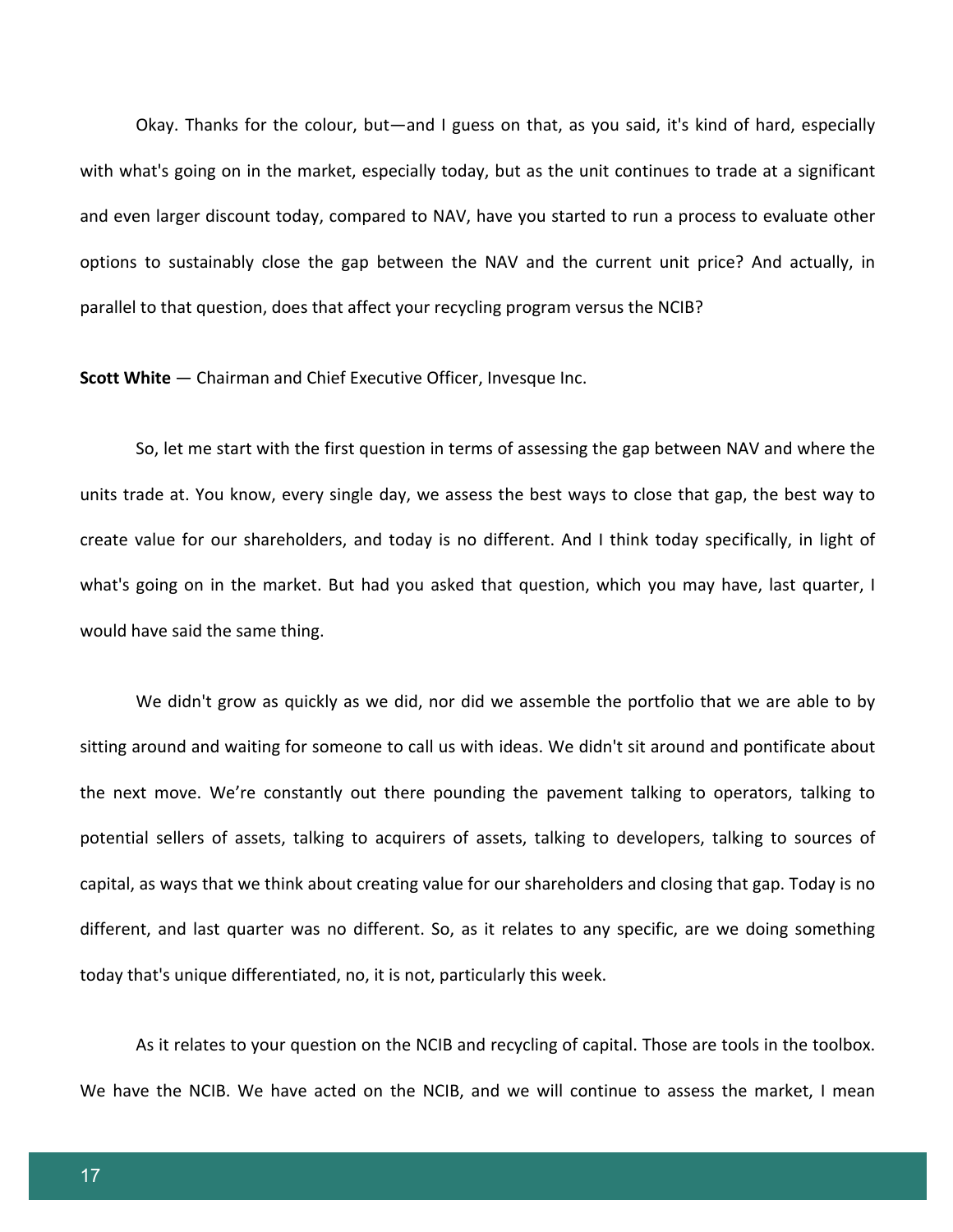certainly on days like today, it is more intriguing now as you're probably aware around earnings and so and so forth we're often blacked out on our ability to execute on the NCIB, which does handcuff us as to when we can actually be acquiring shares. You should expect us to continue to do that. We think that we are significantly below what we believe our NAV is, and as a result there is an opportunity to create value for our shareholders by executing on that.

As it relates to recycling of capital, absolutely something that we have done and we will continue to do. We recently announced the sale of one of our assets in Arlington, Texas and we're looking at the portfolio for other opportunities to recycle capital, and we'll continue to do that.

#### **Stephan Boire** — Analyst, Echelon Wealth Partners

Just to be more specific, at these price levels, would you prioritize recycling the program in other assets or prioritize the NCIB?

**Scott White** — Chairman and Chief Executive Officer, Invesque Inc.

It's actually really difficult to answer that. It's just like, I get the question often, if you had another dollar, would your next dollar be deployed into MOB, skilled nursing, or seniors housing? The answer is, we're very opportunistic and it is very fact specific. We look at the portfolio holistically and say how can we create long term value for our shareholders. So, if I have an opportunity to acquire an asset that is going to yield 15 percent for me, I might do that.

Now, we don't have a lot of those assets out there. We have got to do that; we have got to look at that on a risk-adjusted basis. There is no doubt that the NCIB is very compelling for us right now. We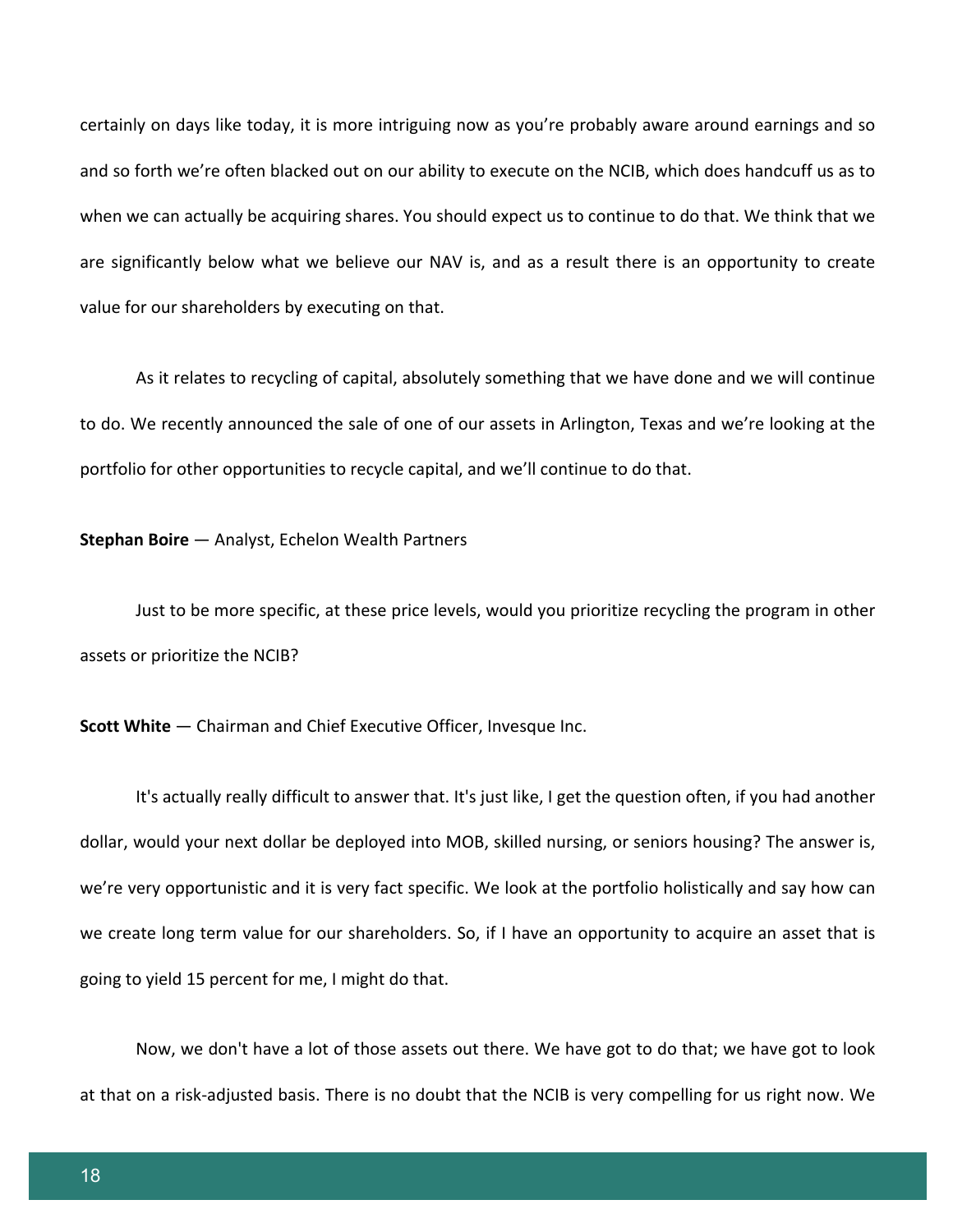are, again as a reminder, in a blackout period where we're not able to execute on the NCIB. But when we have the opportunity to execute on it, I would imagine that the dislocation created in the markets over the last couple of days created an interesting and compelling opportunity for us to create value for our shareholders by executing on that.

**Stephan Boire** — Analyst, Echelon Wealth Partners

Okay and just a final one. Do you have any feedback from your largest shareholders on the price level and any colour on that?

**Scott White** — Chairman and Chief Executive Officer, Invesque Inc.

Yes, so I think it will be inappropriate for me to comment on what I think our largest shareholders are thinking of doing. I would say that our largest shareholders, I am in contact regularly with our larger shareholders. We do have an interesting ownership base in that two of our shareholders make up 57 percent of our shareholder base, but that's only 57 percent. I am out talking regularly to other 40 or so some odd percent investors.

In fact, I see some of them on this call right now. So, I got to keep in mind what all of our investors want and think. With that said, I do talk to our larger shareholders, I'd say at least monthly, maybe sometimes more frequently, and we have alignment of vision and strategy in terms of what we set out to do building a highly diversified portfolio of high-quality cash generating health care oriented real estate assets. There was always a long-time horizon in mind, and I think we are executing as expected and planned.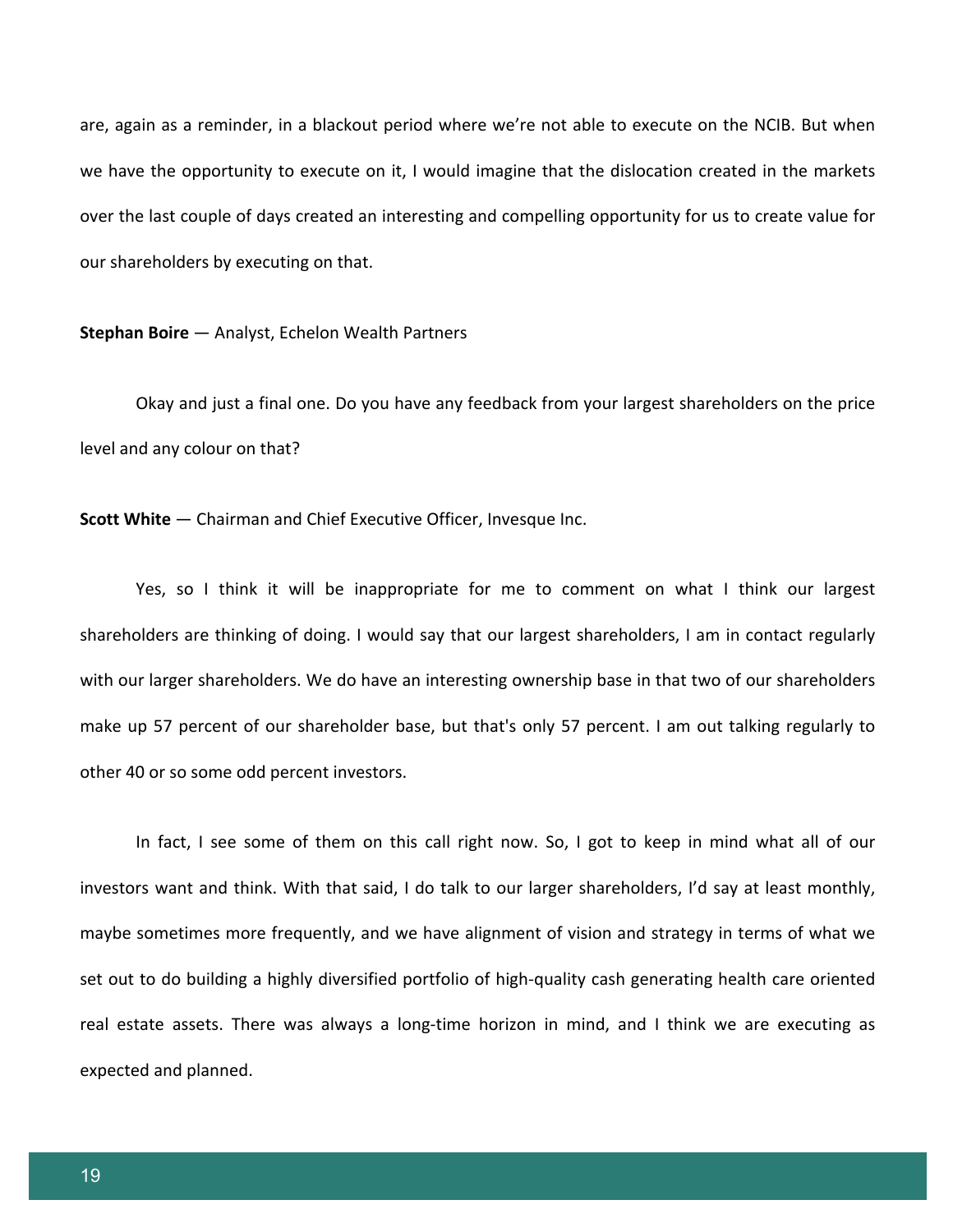**Stephan Boire** — Analyst, Echelon Wealth Partners

Okay, okay. Thank you, Scott, for all the details.

**Scott White** — Chairman and Chief Executive Officer, Invesque Inc.

Thanks, Stephan. Have a good day.

#### **Operator**

Your next question comes from the line of Chris Couprie of CIBC. Your line is open.

#### **Chris Couprie** — Analyst, CIBC

Morning, guys. I just kind of wanted to follow-up along the same lines of Stephan's questioning. You kind of highlighted that you've been one of the fastest-growing REIT's in North America. So, you did \$0.74 of AFFO in 2018 and \$0.65 in 2019. Appreciate that there's some noise in there, but if we look forward, I think you guys were expecting kind of \$0.09 to \$0.12 of AFFO from Greenfield and Commonwealth. Now, is that \$0.09 to \$0.12 over the \$0.65, would you say? Or is it over the \$0.74?

**Scott Higgs** — Chief Financial Officer, Invesque Inc.

I think what we would—we would contemplate that it's based on that acquisition in and of itself. So, we believe that acquisition is going to generate that as it integrates and it fully gets into the platform. So, in terms of how you're modeling or how you're looking at it, just specific to that portfolio and the transition is what we have been speaking to.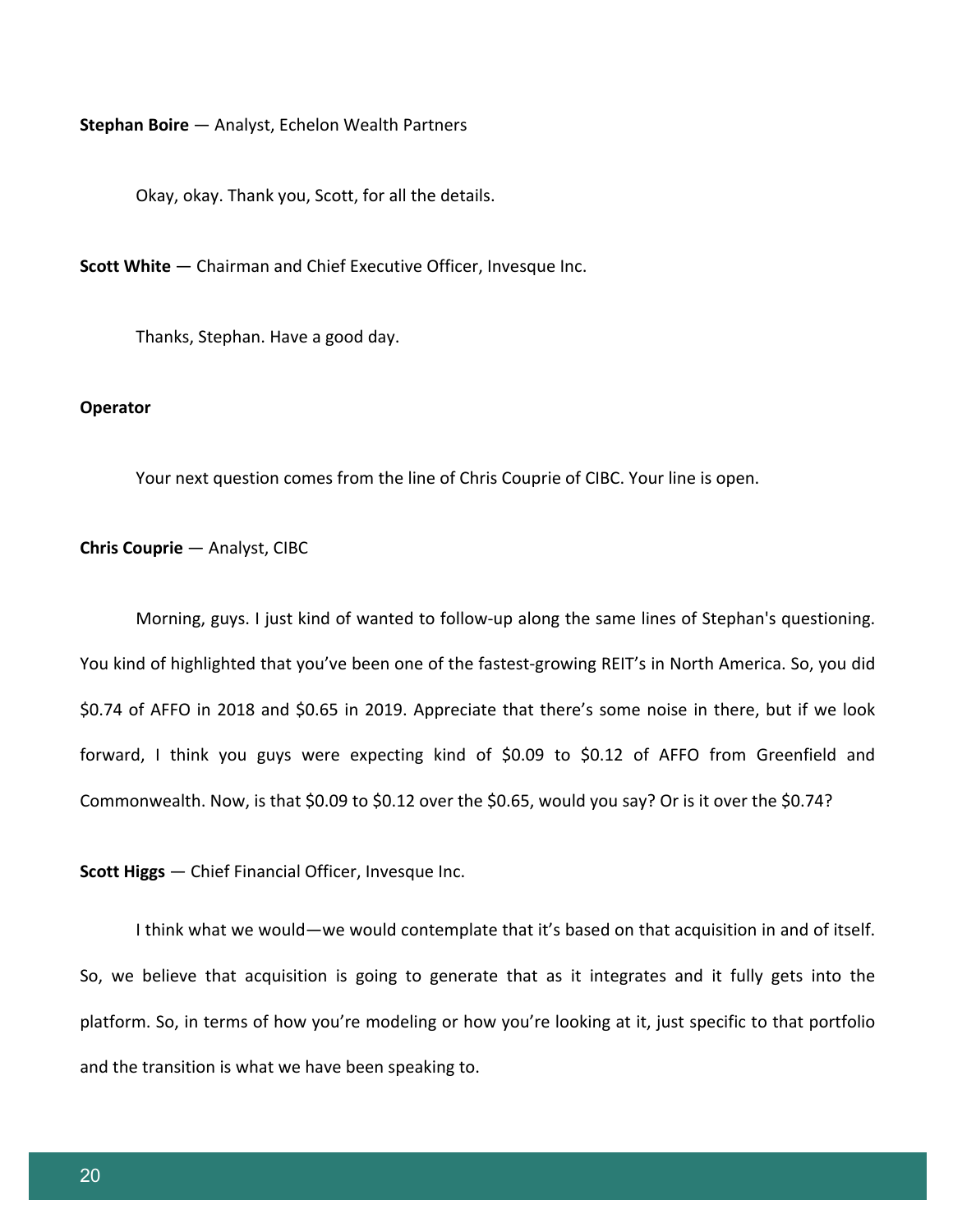**Scott White** — Chairman and Chief Executive Officer, Invesque Inc.

And if you asked the question about \$0.65 or \$0.74, so on and forth, we have historically and will continue to not provide guidance on the overall portfolio. Getting back to Stephan's question, it's very difficult for us. I'll be very honest with you, in terms of as we integrate portfolios and we've grown as quickly as we have, we've made a very specific strategic decision that we will not be providing holistic guidance on the entire portfolio.

So, answering that question specific as to \$0.65 or \$0.74, I think we cut against what we've historically done and what we're prepared to do right now. We have, however, selectively, and this is the way Scott Higgs addressed it, while there are individual portfolios or assets where we do want to give you some idea of what we believe the net benefit or impact could be to the portfolio and that's how we've addressed that.

Hello? Hello? Can you hear us?

#### **Chris Couprie** — Analyst, CIBC

Yes. Just got cut off at the end there. Okay. I appreciate that. Then maybe just then with respect to this quarter then, in terms of the costs associated with putting Greenfield into both Commonwealth and Heritage. Any idea what that potential impact was in a dollar term?

**Scott Higgs** — Chief Financial Officer, Invesque Inc.

In terms of the per share metrics, I would say approximately \$0.02 to \$0.025.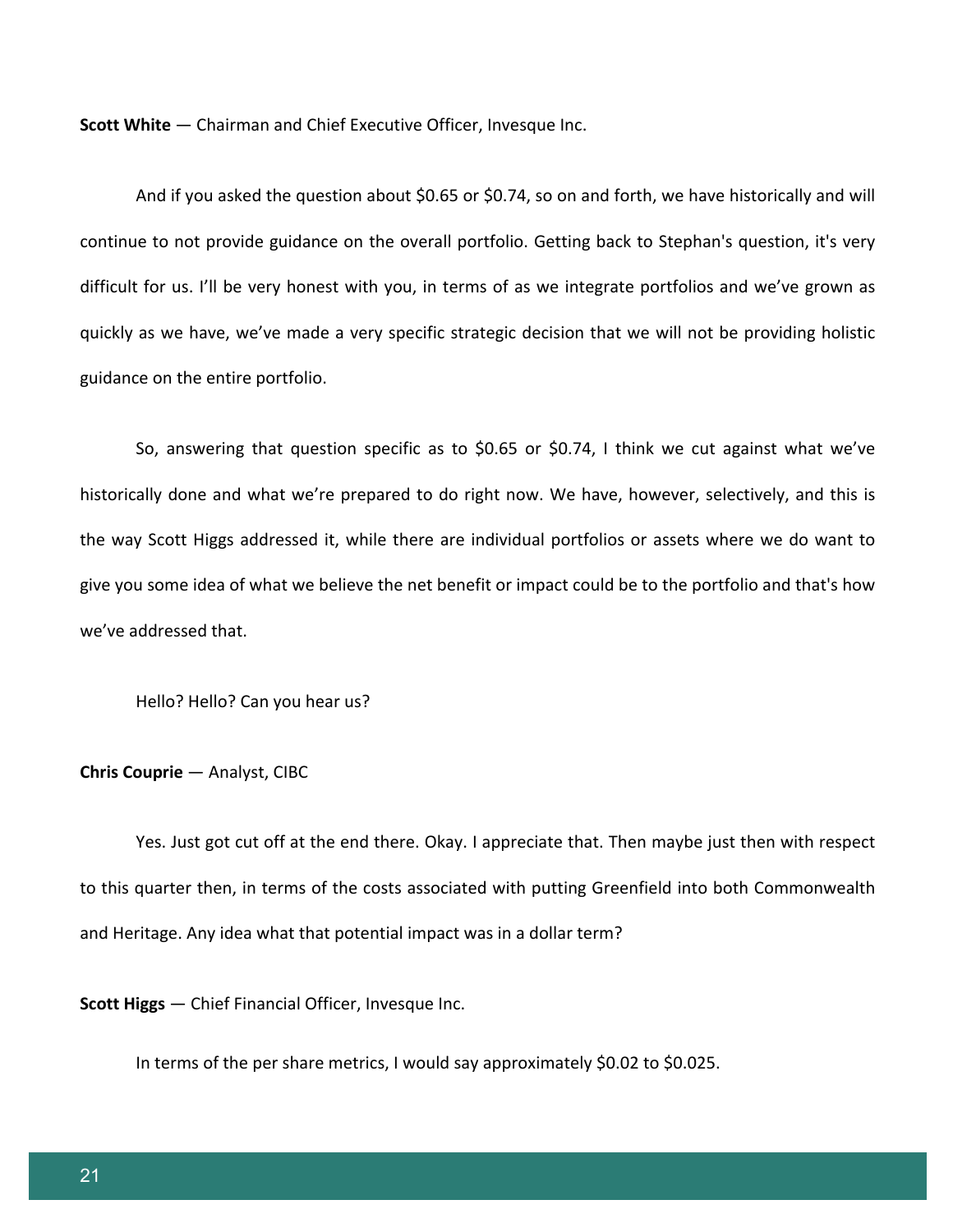**Chris Couprie** — Analyst, CIBC

\$ 0.02 to \$0.025 of impact?

**Scott White** — Chairman and Chief Executive Officer, Invesque Inc.

Yes. It was pretty meaningful. There is no doubt about it. This is part of the assessment you need to make when you change operators. There's no doubt there's slippage and there's inefficiencies associated with it. But again, having on our long-term lens, we believe that this, actually I'll take away we believe, this is in the best interest of this portfolio.

**Chris Couprie** — Analyst, CIBC

Okay. Fair enough. How fast you think you can recapture that inefficiency?

**Scott White** — Chairman and Chief Executive Officer, Invesque Inc.

I think fairly quickly. Again, I'm reluctant to give quarter-by-quarter guidance, but this isn't a long-term change. I think that there was a fair amount of inefficiency and discomfort associated with changing operators there, for lack of a better phrase. Then I think now having Commonwealth in there, they're a world-class operator.

They're going to get it in and move fairly quickly, I think, to return those portfolios to where they were. Because remember, when Scott Higgs tells you \$0.025 of slippage, that means those portfolios weren't necessarily performing, or those assets weren't necessarily performing as they have historically done. So, to return them to just their baseline should be fairly quickly, and given the expertise and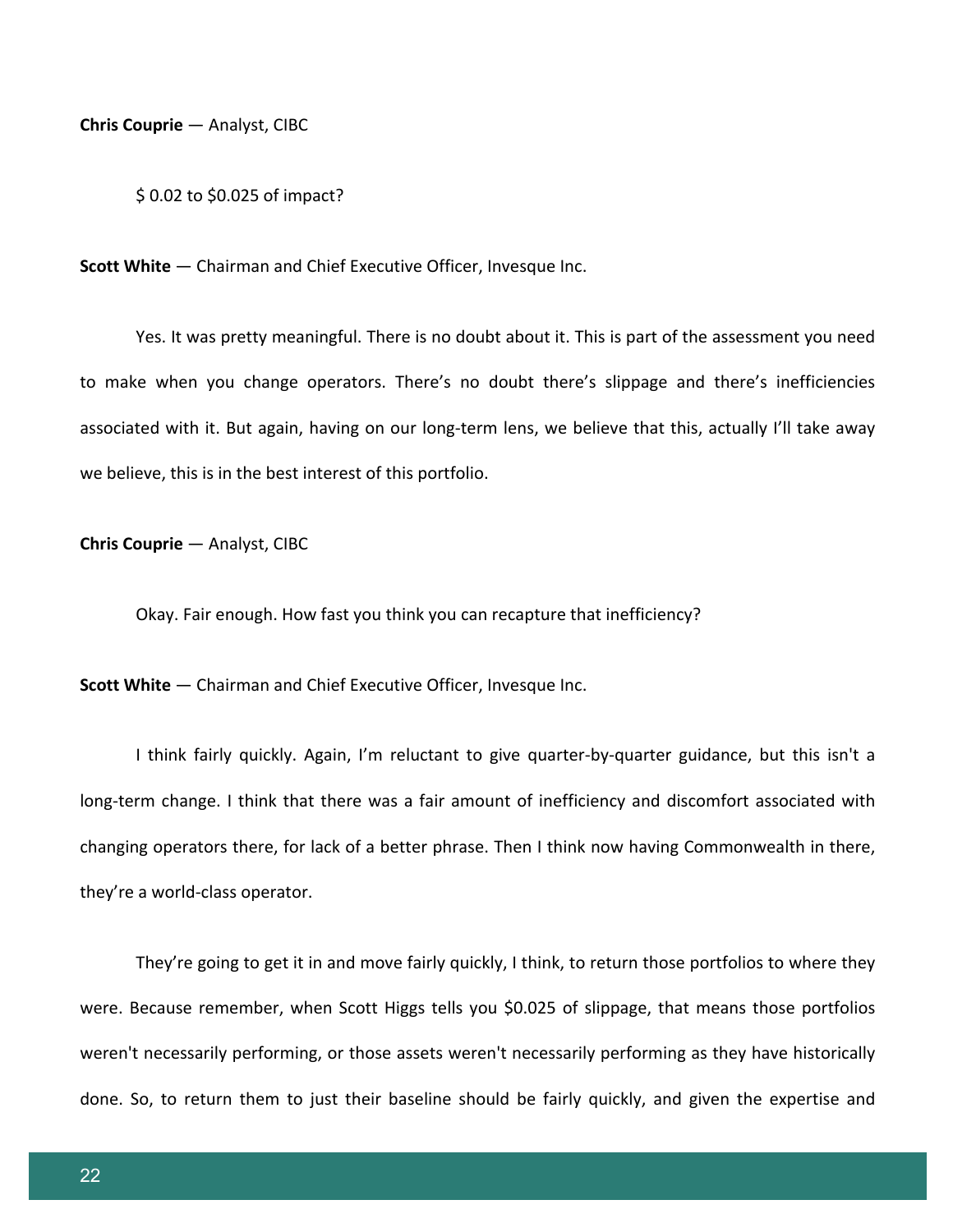professionalism and experience that the Commonwealth team has, we feel pretty confident that it's going to actually exceed the baseline of what we have seen historically.

**Chris Couprie** — Analyst, CIBC

Maybe just in terms of your disclosure around your SHOP portfolio. I know you have—you kind of lumped the SHOP and JV portfolio occupancy together as of September 30, 2019. Is there any way you could provide, I mean the SHOP portfolio, I could appreciate that maybe for the JV stuff you're kind of waiting for reporting to come in from your operators, but for the SHOP – the Commonwealth platform, is there any way you could tell us what the occupancy was for that at the end of the year?

**Scott Higgs** — Chief Financial Officer, Invesque Inc.

What I would say is a couple of things. Well, this is Scott. So, I look at it a couple of ways. One is those additional disclosures will be coming as soon as we have sufficient data to make comparable disclosures and meaningful disclosures when we don't have a lumpy quarter of partial ownership and so on. Generally speaking, with a broad brush, the Commonwealth portfolio is in line with the other portfolio occupancies and so on.

**Chris Couprie** — Analyst, CIBC

So, at September, but what about at year-end? It would be about 84 percent (phon)?

**Scott Higgs** — Chief Financial Officer, Invesque Inc.

Generally, the same at December 31 as well.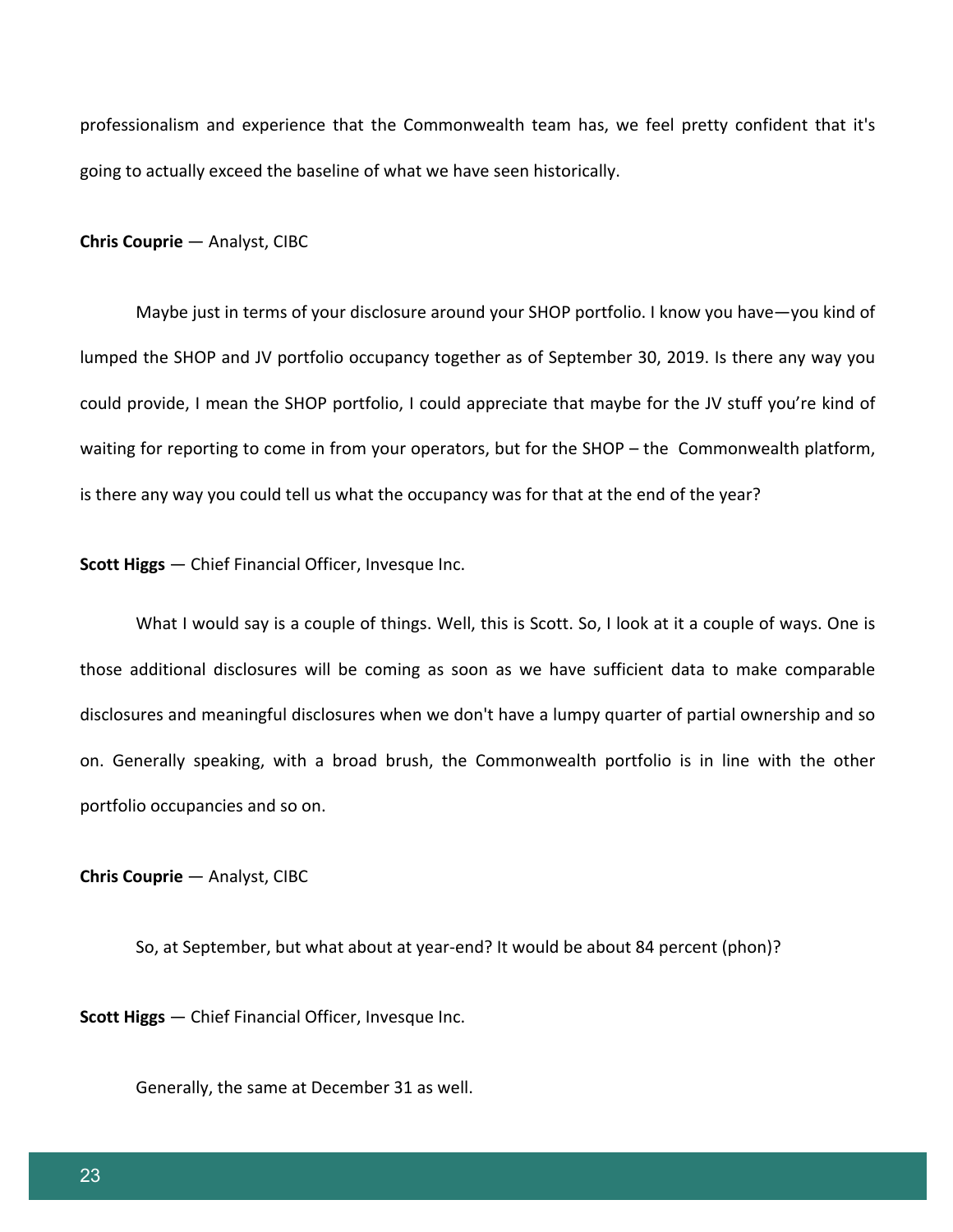**Chris Couprie** — Analyst, CIBC

Okay. Thanks. I will turn it back.

**Scott White** — Chairman and Chief Executive Officer, Invesque Inc.

Thank You.

#### **Operator**

Your next question comes from the line of Brad Sturges of iA Securities. Your line is open.

**Brad Sturges** — Analyst, iA Securities

Hi, good morning. Just to follow on that, it was a little vague into the when those disclosures would be provided. Is that sort of for 2020 reporting, we'll start to see a little bit more disclosure on the op side of the business?

**Scott Higgs** — Chief Financial Officer, Invesque Inc.

Yes. I think it will be in 2020, for sure.

**Brad Sturges** — Analyst, iA Securities

Okay, and then in terms of the G&A, what should we be thinking about in terms of run rate or how it would look like once everything kind of normalizes and the integration noise dies down? How would that look like from a percentage of gross book value or percentage of NOI?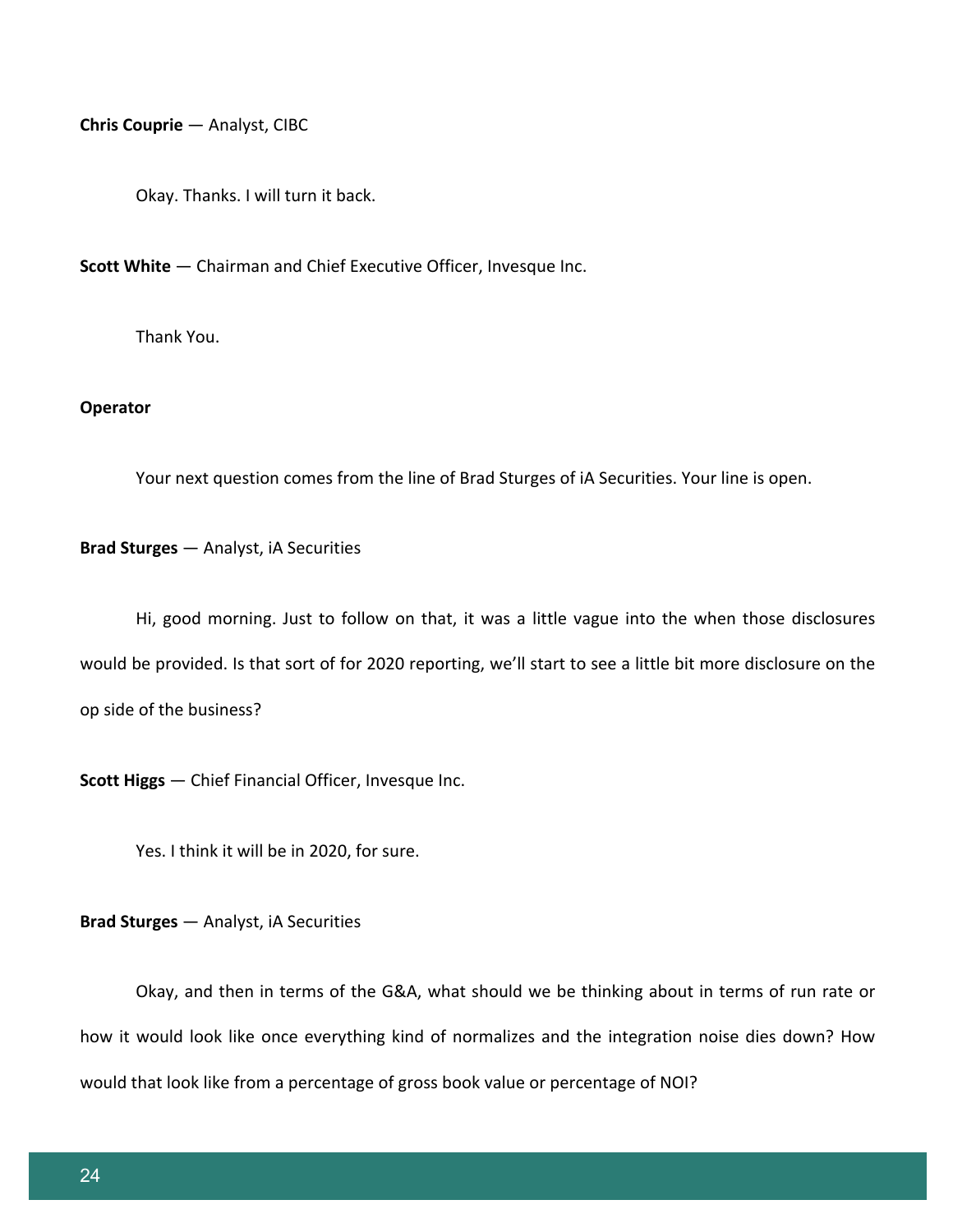**Scott Higgs** — Chief Financial Officer, Invesque Inc.

Yes, so Brad, I think, this commentary is sort of excluding the G&A from the management company because I think in terms of a run rate basis there, I think if you wanted to normalize that relative to what we've shown, I think that's a consistent run rate and but in terms of corporate level G&A, from an asset on a percentage of gross book value, it's a pretty similar rate where I think we're going to land in terms of 90 to 100 basis points is a fair run rate.

#### **Brad Sturges** — Analyst, iA Securities

Okay, and maybe just to follow-up to Stephan's commentary in a different way. Because where your stock is trading today, does that change the way you view your dividend policy in terms of perhaps rethinking about wanting to retain cash to fund growth or strengthen the balance sheet?

**Scott White** — Chairman and Chief Executive Officer, Invesque Inc.

So, Brad, we are trading today in no way impacts our thinking around dividend. We constantly assess dividend as part of our overall capital structure, and we constantly assess what the highest and best use is for that cash flow. There is no doubt that what's going on broadly in the market and by that, I mean the uncertainty associated with Coronavirus, certainly can, should, and will play into our ongoing and regular assessment of the dividend, but I wouldn't peg it to the stock price. I'd peg it to what is our liquidity position, what do we think the highest and best use of that cash is, and do we think that the highest and best use of that, is it shooting it back to our shareholders, preserving it for liquidity for our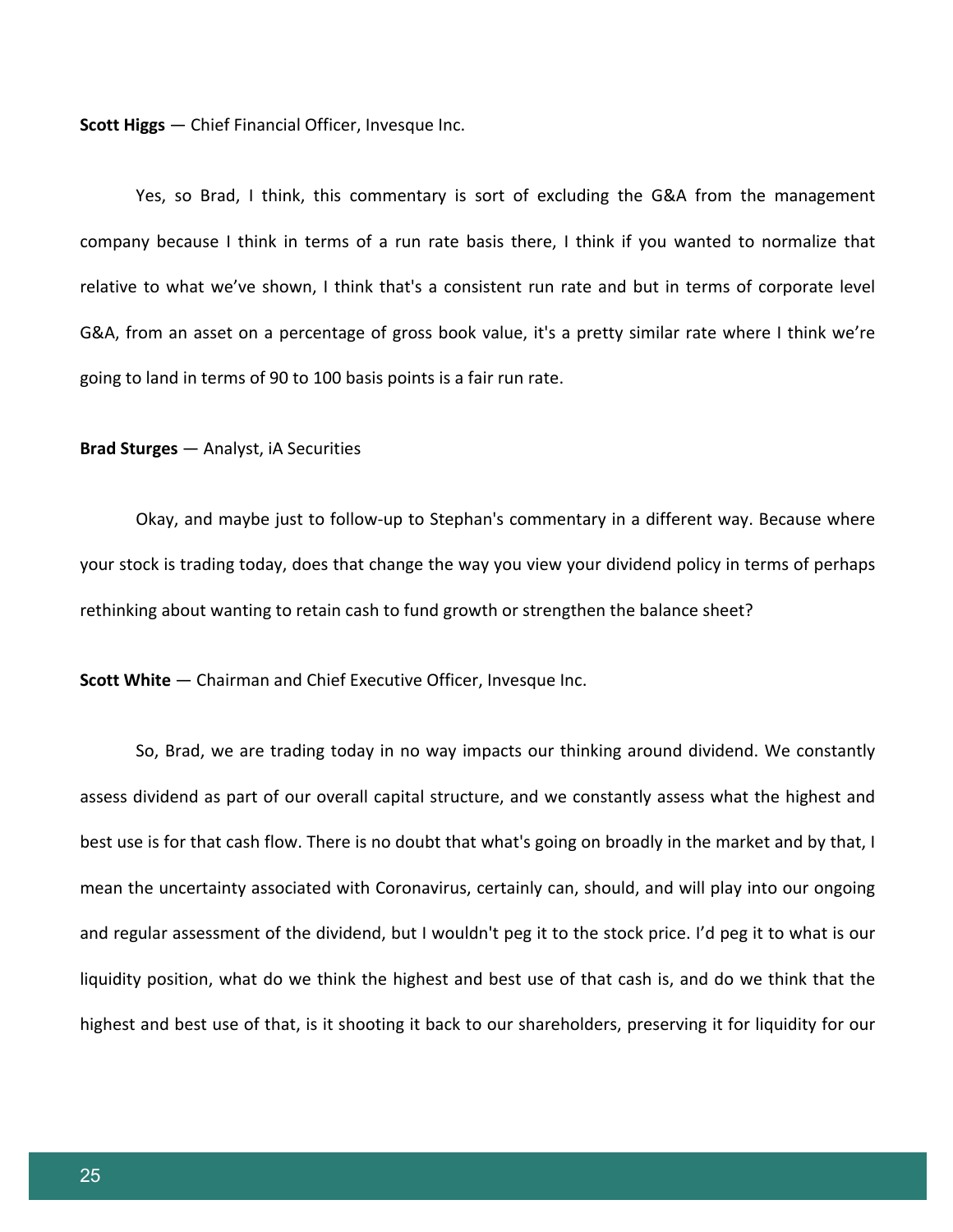portfolio or redeploying in an accretive manner? We do that on an ongoing basis, and today's stock price in no way impacts or changes our assessment of that.

**Brad Sturges** — Analyst, iA Securities

Well, I guess on that front though you're yielding a double-digit amount at the moment. At some point, when does it not makes sense to be paying out that much cash and using it for other strategic options?

**Scott White** — Chairman and Chief Executive Officer, Invesque Inc.

No question, and we have been asked that question for a while now as it's traded down. Again, I think it's challenging to answer specific as to today's price and yesterday's price, but I do think it's factored and again, more holistically, why are we and the rest of the market, and I say the rest of the market broadly defined, not necessarily just our industry, trading the way it is? It's because of the perceived uncertainty and the risk associated with what's going on a macro level.

So, when we step back and we assess, well, how much of that risk is perceived versus real? Now, as you narrow the scope of the analysis and say, all right, let's look at our industry and what are the risks associated with our industry, can, should, will we make an assessment to change our dividend policy to preserve cash for risk mitigation associated with what's going on a macro level?

Absolutely. That is a consideration and something that we will monitor on an ongoing basis. My only point to you, if it wasn't clear, is that I'm not going to adjust the dividend solely where we're trading at 10 o'clock on March 12, because by 10:30 it's going to look different.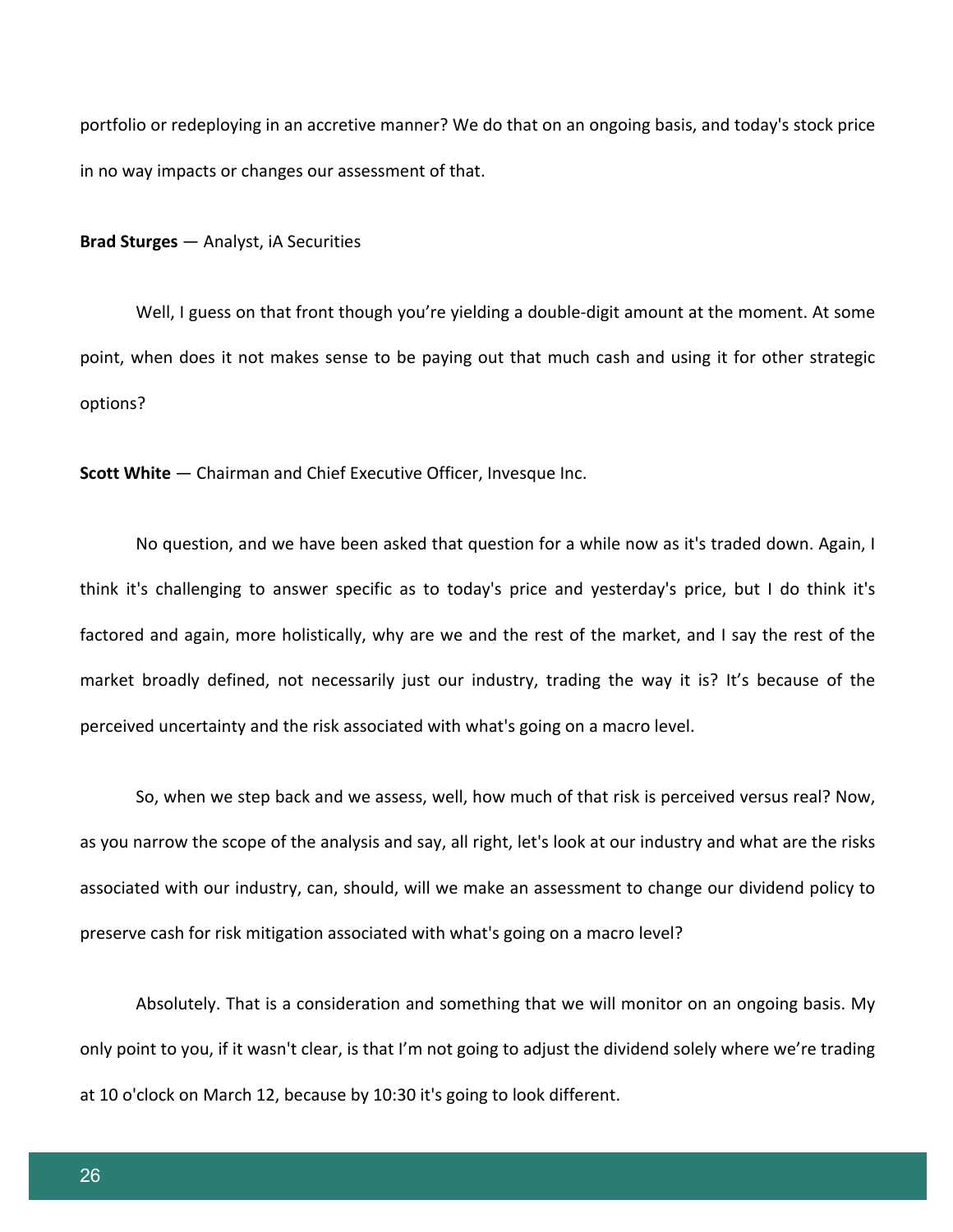**Brad Sturges** — Analyst, iA Securities

Yes. Fair enough. Thanks for the comments.

**Scott White** — Chairman and Chief Executive Officer, Invesque Inc.

You got it. Thanks for the questions, Brad.

### **Operator**

Your next question comes from the line of Troy MacLean of BMO Capital Markets. Your line is open.

**Troy MacLean** — Analyst, BMO Capital Markets

Good morning.

**Scott White** — Chairman and Chief Executive Officer, Invesque Inc.

Good morning, Troy.

**Troy MacLean** — Analyst, BMO Capital Markets

Just curious, how has Symcare's EBITDAR coverage trended since PDPM has been implemented?

**Adlai Chester** — Chief Investment Officer, Invesque Inc.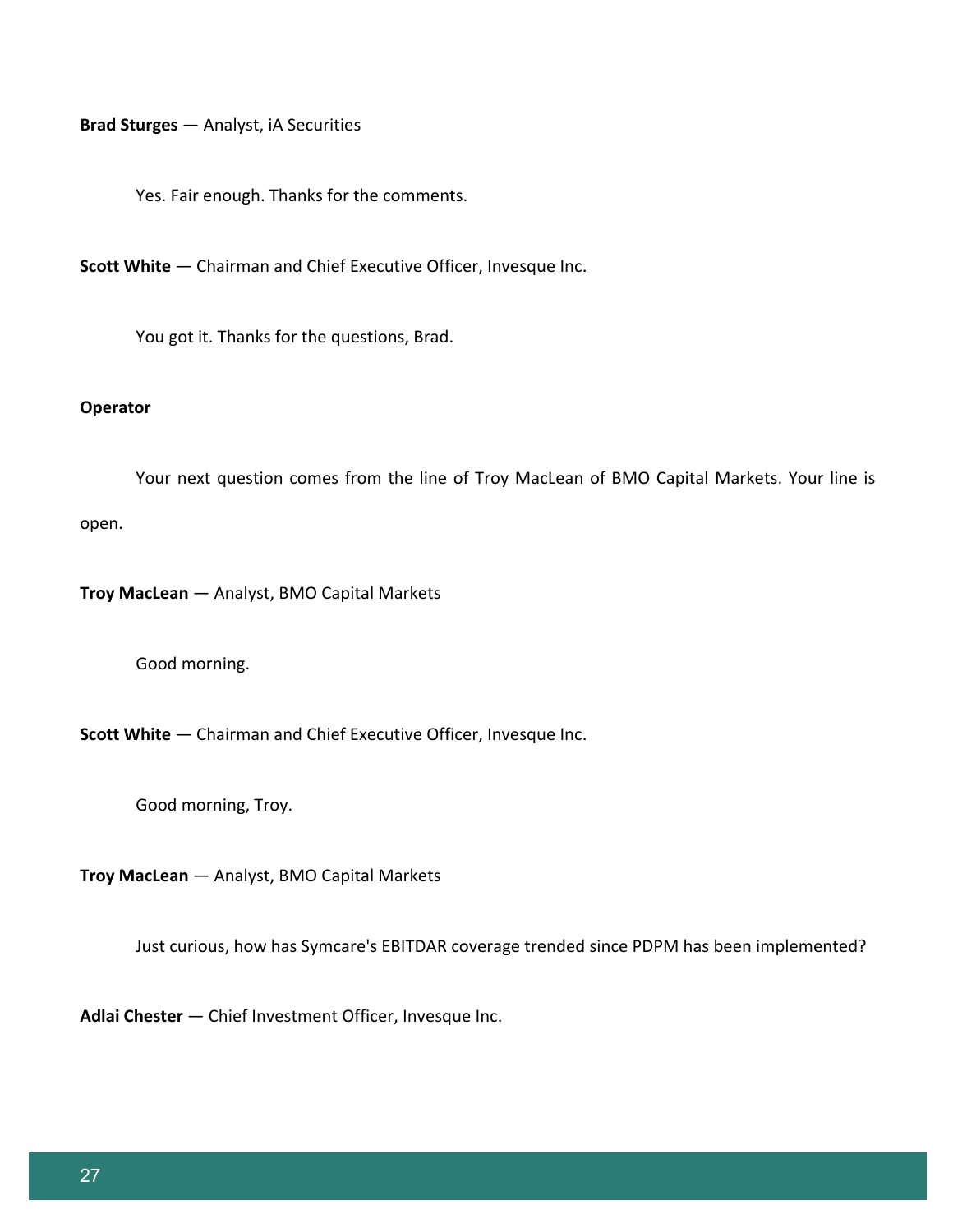Yes. This is Adlai. I'll take this one. We've seen it trend upward, and we're very optimistic of where it's headed. So, just like, I think on the last quarter, we talked not only about the PDPM, but also the increase in the Illinois Medicaid rate. Both have been positively impacting the coverage on that portfolio.

**Troy MacLean** — Analyst, BMO Capital Markets

So, can you give any indication how close it would be to the overall EBITDAR coverage for the portfolio?

**Adlai Chester** — Chief Investment Officer, Invesque Inc.

In line with it. It makes up such a big part of our triple-net, so it's in line.

**Troy MacLean** — Analyst, BMO Capital Markets

For your IFRS fair value, can you disclose what the values work out to on a per bed value for the

SNF portfolio as well as the IL/AL portfolio?

**Scott Higgs** — Chief Financial Officer, Invesque Inc.

That's not something that we've historically disclosed publicly, Troy.

**Troy MacLean** — Analyst, BMO Capital Markets

And then I missed the first couple of minutes of the call, so I apologize if I am asking something you have gone over, but have any your properties been impacted by the Coronavirus? And then could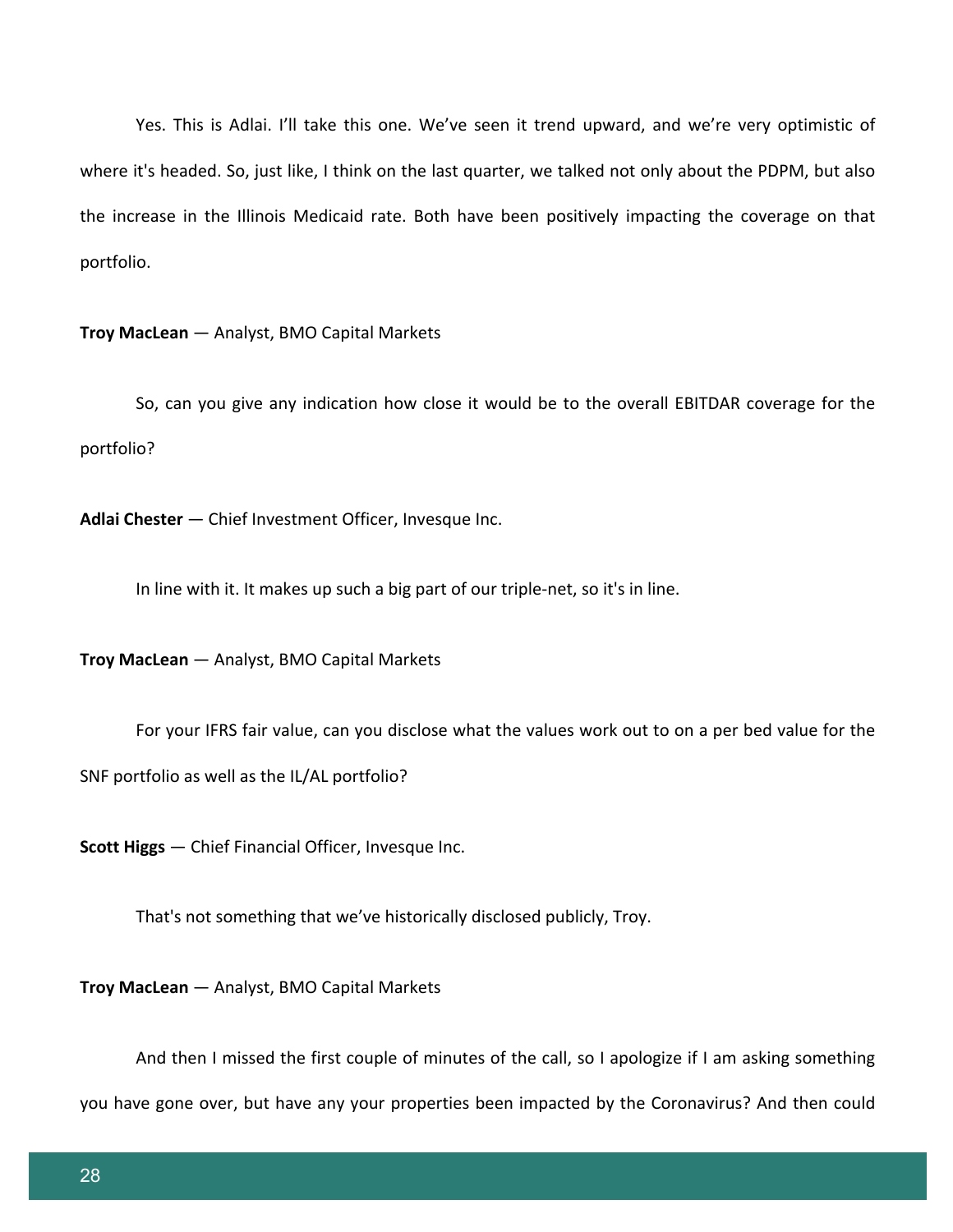you talk about what some of your operators are doing or Commonwealth is doing to kind of limit an outbreak at the home?

**Bryan Hickman** — Senior Vice President of Investments, Invesque Inc.

Absolutely. This is Bryan. On the Coronavirus front, as of yesterday when we talked with several of our operators, we have no confirmed cases in any of our communities. We also don't have any cases that are suspected of being Coronavirus and none which are being tested for potential exposure. And because we own a wide array of assets covering really the whole health care spectrum from lower acuity seniors housing to high acuity post acute skilled nursing care, our operators are approaching this differently based upon sort of the risk profile of the residents.

I mean, there is no question that Coronavirus is a very concerning and potentially deadly illness for the elderly population. The CDC suggests the mortality rate is something like 15 percent, and you heard on Tuesday, the CEO of AHCA (phon) was on CNN and described Coronavirus as a killing machine. So, we are very aware of the potential risks associated with it, but our operators have been very proactive in terms of determining the best course of action to mitigate and minimize the risk of spread in the communities.

So, they have done things like, some have gone to the extent of embracing the ASHA guidance of restricting all visitors to their communities. Others have taken not quite as severe an approach, but have still required that all visitors respond to a questionnaire regarding travel history, regarding potential symptoms. They've also been very aware of the need for supplies in the community in terms of both food and typical day-to-day needs but also personal protective equipment, i.e. hand sanitizers, masks,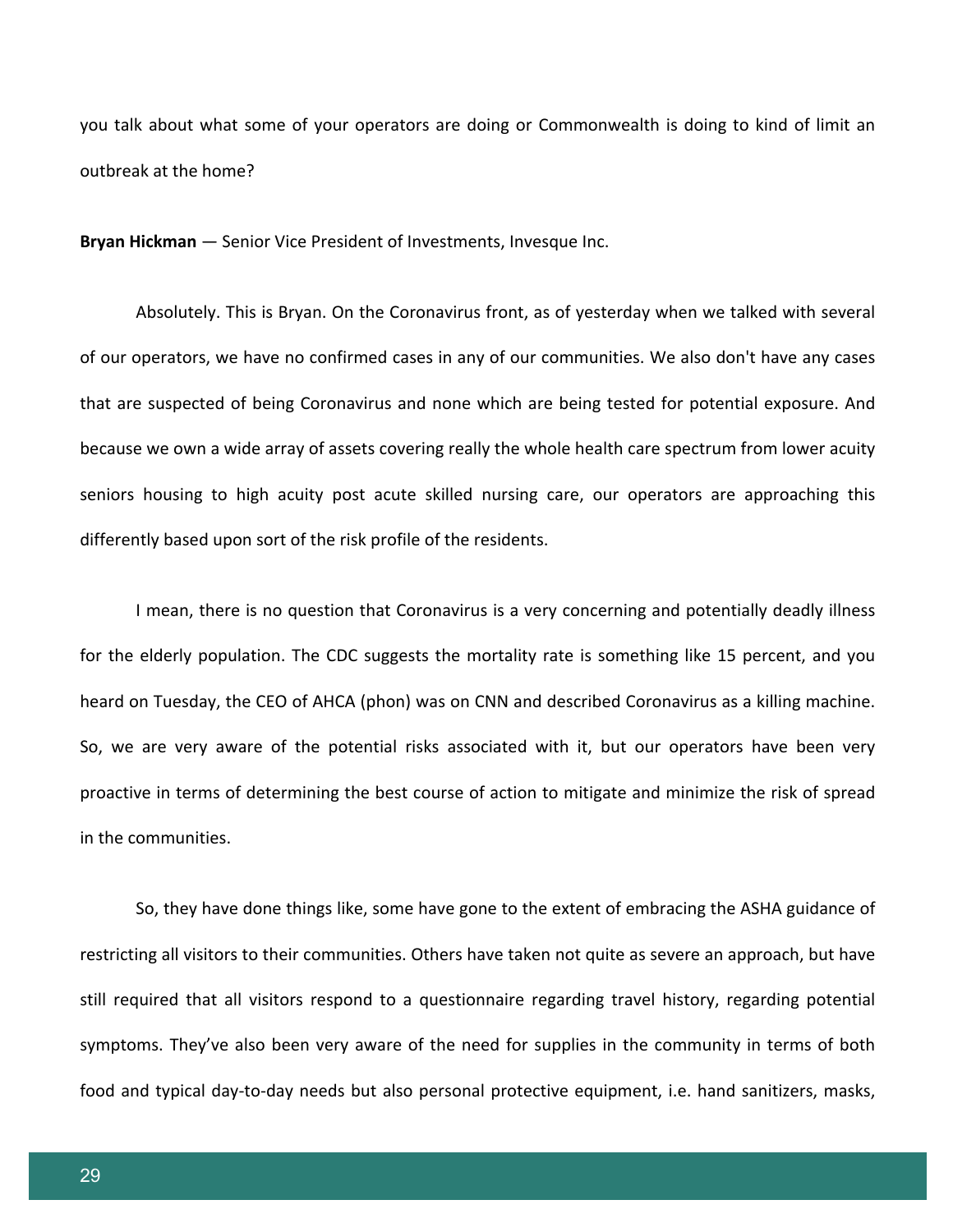etc. and have gone through sort of central purchasing authority to ensure that buildings are sufficiently equipped, but also not over ordering.

Again, we talk with our operators a lot about this. It is top of mind for the entire industry, and we take it very seriously.

### **Troy MacLean** — Analyst, BMO Capital Markets

For the SNF's specifically, is there anything in the funding from like, especially on the Medicaid, properties funded by most in Medicaid where if a property is impacted, the revenue stays high in order to keep the facility going? Or is it just, there's nothing in there?

**Bryan Hickman** — Senior Vice President of Investments, Invesque Inc.

Nothing has been announced on that front, Troy, because Medicaid reimbursement tends to be done on a per patient day basis. When facility occupancy deteriorates, so does the reimbursement. But again, we haven't seen, as of the current conversation, any direct impact to our communities.

**Troy MacLean** — Analyst, BMO Capital Markets

And then would your operator leases have any clause, like emergency clause over like something that envisioned something this big where they could lower the rent for a short period of time? Or it just it's business as usual while this goes on?

**Bryan Hickman** — Senior Vice President of Investments, Invesque Inc.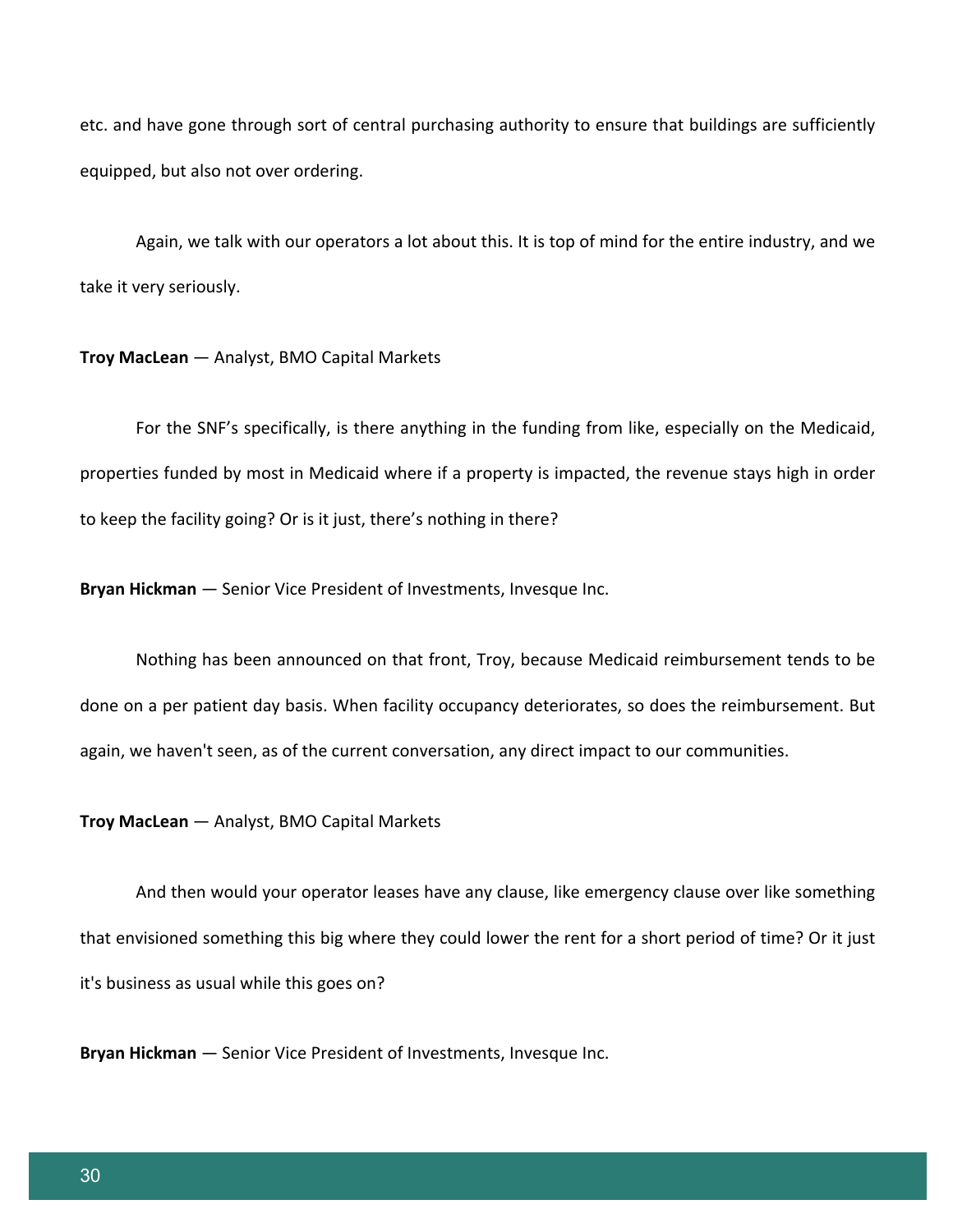No. The rent is the rent is the rent, period. There are no sort of force majeure clauses that would suggest that there is a flexibility to reduce it in the event of some sort of issue. The only exception to that maybe if there were sort of a catastrophic event impacting the building, such as a fire or a flood. But generally, operators are protected by business interruption insurance, and so that should offset any kind of issue along those lines.

#### **Troy MacLean** — Analyst, BMO Capital Markets

And then in December, Bloomberg reported that Invesque is considering strategic options including hiring advisors. Can you make any comments on the accuracy of that report?

**Scott White** — Chairman and Chief Executive Officer, Invesque Inc.

Yes. Troy, we generally don't comment on or respond to any speculation in the media. We're constantly talking to advisors and banks. I mean I think that's part of my job and I could tell you, over the last six weeks, I've probably talked to a half a dozen banks on a regular basis, and that's not new to this year or this quarter. That's a constant assess our opportunity set, assess our ability to create value for shareholders, assess our next strategic moves. So, we are regularly in touch with advisors.

#### **Troy MacLean** — Analyst, BMO Capital Markets

And then just curious on your high-level thoughts for where your leverage is at. Is bringing leverage down a near term priority? Would that be on your objectives for 2020 like tops on the list? Or is that like how do you think about that?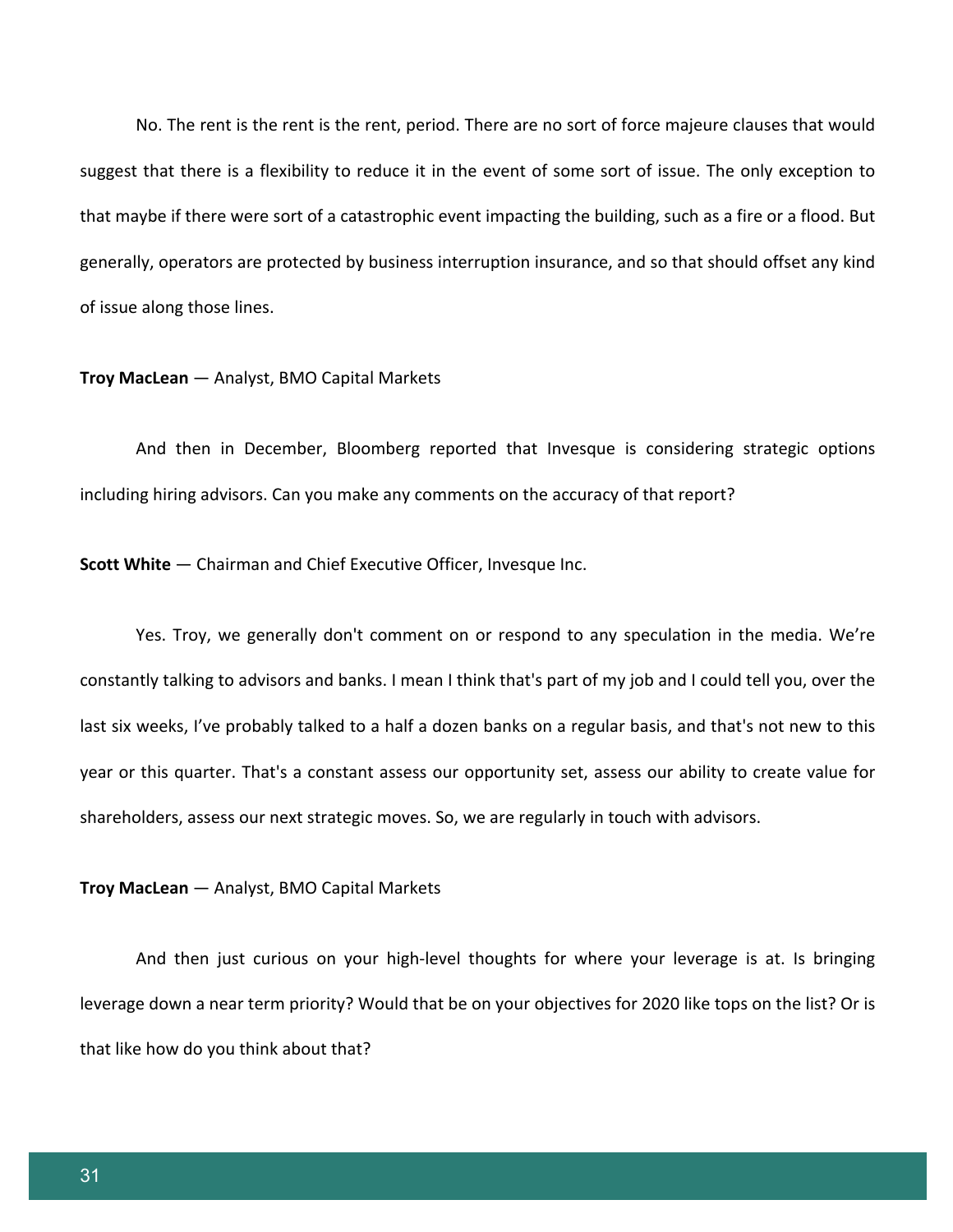**Scott White** — Chairman and Chief Executive Officer, Invesque Inc.

So, we think about that as part of the overall jigsaw puzzle, so to speak, of value creation opportunities. As I said before, when we think about the next available dollar to us, what do we think the highest and best use of that dollar is to create value. Whether it's execution on the NCIB, whether it's acquisition of an incremental asset or portfolio, whether it's de-levering, whether it's any of those or a number of other options, we weigh them relative to one another and assess what we think makes the most sense. I will tell you that we do monitor our leverage and we do talk about it, and it is a consideration. But I wouldn't go so far as to say it is the highest or top priority on our list of strategic initiatives for 2020.

#### **Troy MacLean** — Analyst, BMO Capital Markets

Thank you. I appreciate the colour. I'll turn it back now.

**Scott White** — Chairman and Chief Executive Officer, Invesque Inc.

Thanks so much.

#### **Operator**

As a reminder, if you would like to ask a question please press star, one on your telephone keypad. There are no further questions in queue at this time. Oh, we do have a question from Tal Woolley with National Bank Financial. Your line is open.

**Tal Woolley** — Analyst, National Bank Financial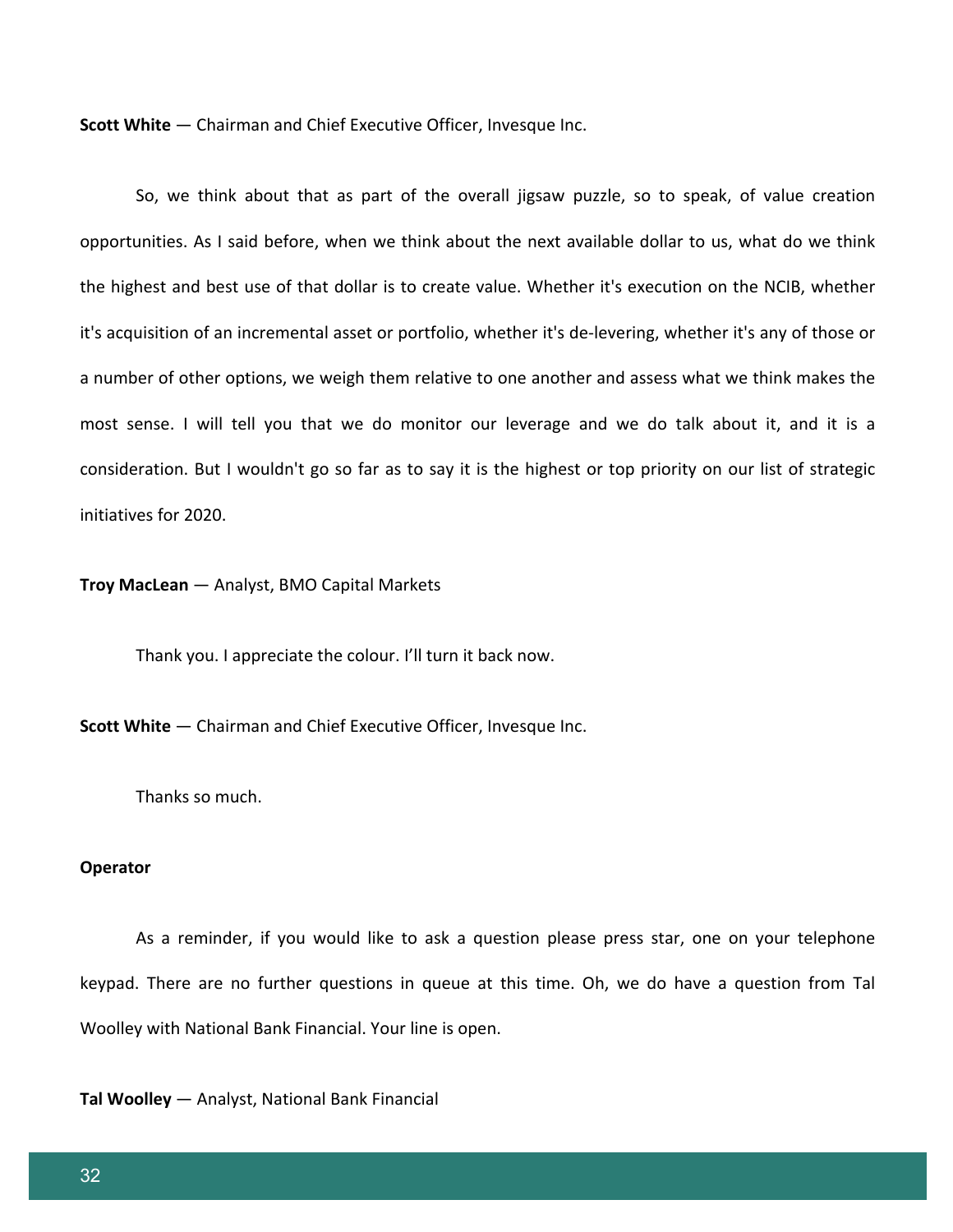Hi, good morning.

**Scott White** — Chairman and Chief Executive Officer, Invesque Inc.

Good morning, Tal.

**Scott Higgs** — Chief Financial Officer, Invesque Inc.

Good morning, Tal.

**Tal Woolley** — Analyst, National Bank Financial

Just out of the 55 million shares outstanding right now, how many investors are currently on the DRIP program?

**Scott Higgs** — Chief Financial Officer, Invesque Inc.

It's approximately, it does vary, but 10 percent to 15 percent.

**Tal Woolley** — Analyst, National Bank Financial

And so, these are Magnetar or Tiptree are dripping their dividends?

**Scott Higgs** — Chief Financial Officer, Invesque Inc.

We can't comment on specific investors in terms of what they're doing with their investment.

**Tal Woolley** — Analyst, National Bank Financial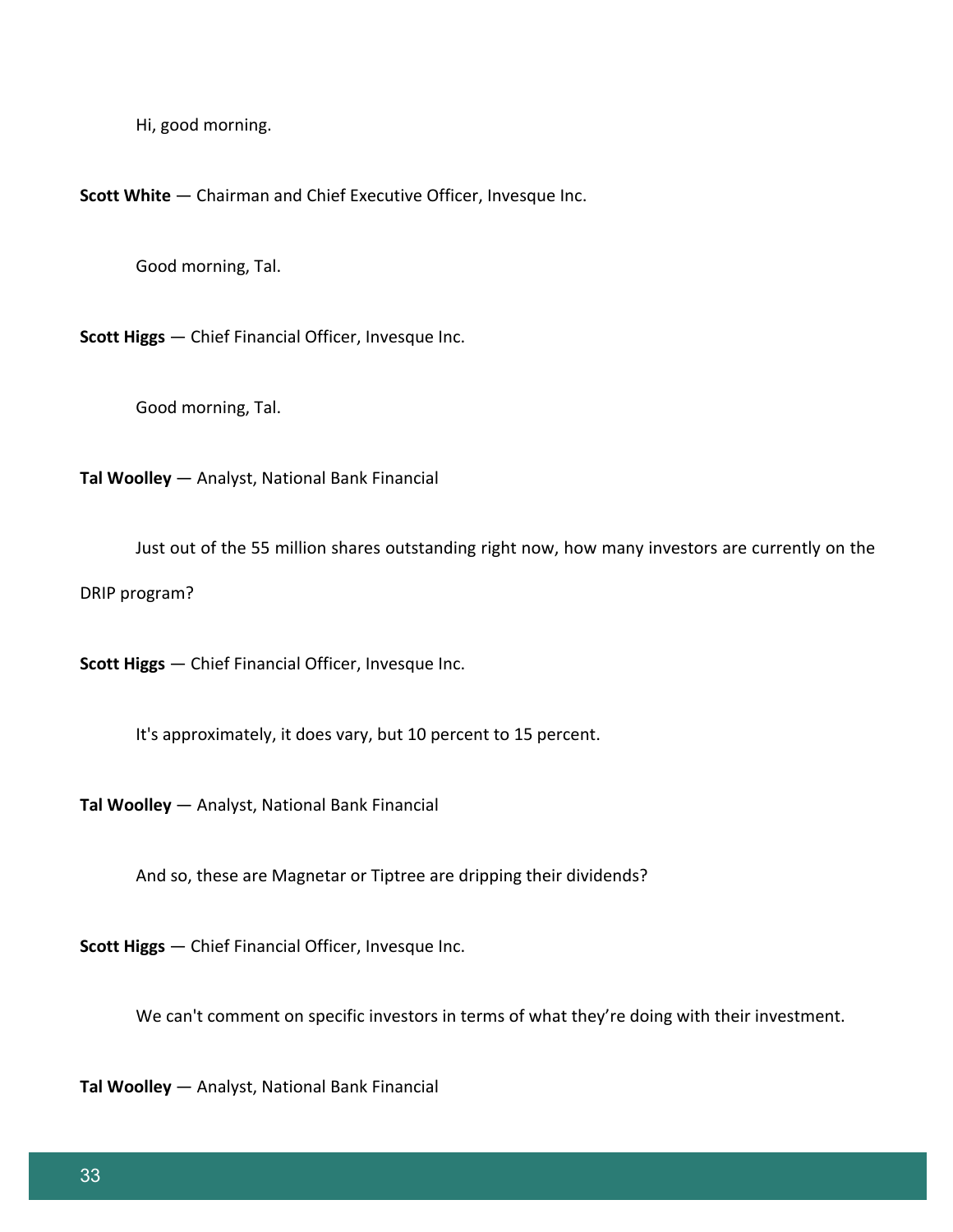Okay. If you are going to be considering to buy back stock, would you not look at turning off the DRIP first?

**Scott White** — Chairman and Chief Executive Officer, Invesque Inc.

We absolutely would. It is definitely one of the considerations. In fact, in the last question, when Troy asked about leverage and I was trying to think of all the different things we are thinking about, there was one missing, and thank you for bringing that up.

**Tal Woolley** — Analyst, National Bank Financial

Okay. And then just for G&A too as well, obviously with the portfolio changing and the transitions, it's going to create some variance there. What would you expect sort of the stabilized G&A spend on an annual basis to be for the portfolio as it stands now?

**Scott Higgs** — Chief Financial Officer, Invesque Inc.

Yes. So, I think, on a percentage of GBV basis, from a corporate G&A perspective, so again that excludes the management company of Commonwealth and the 90 to 100 basis points of GBV which is, by and large, materially in line with where we're at today for a four-year (phon) run rate basis.

**Tal Woolley** — Analyst, National Bank Financial

Okay. And then just my last question, just on refinancing. So, you've got about \$31 million in mortgages to refinance this year. Then you've got the \$15 million in Magnetar credit facilities and then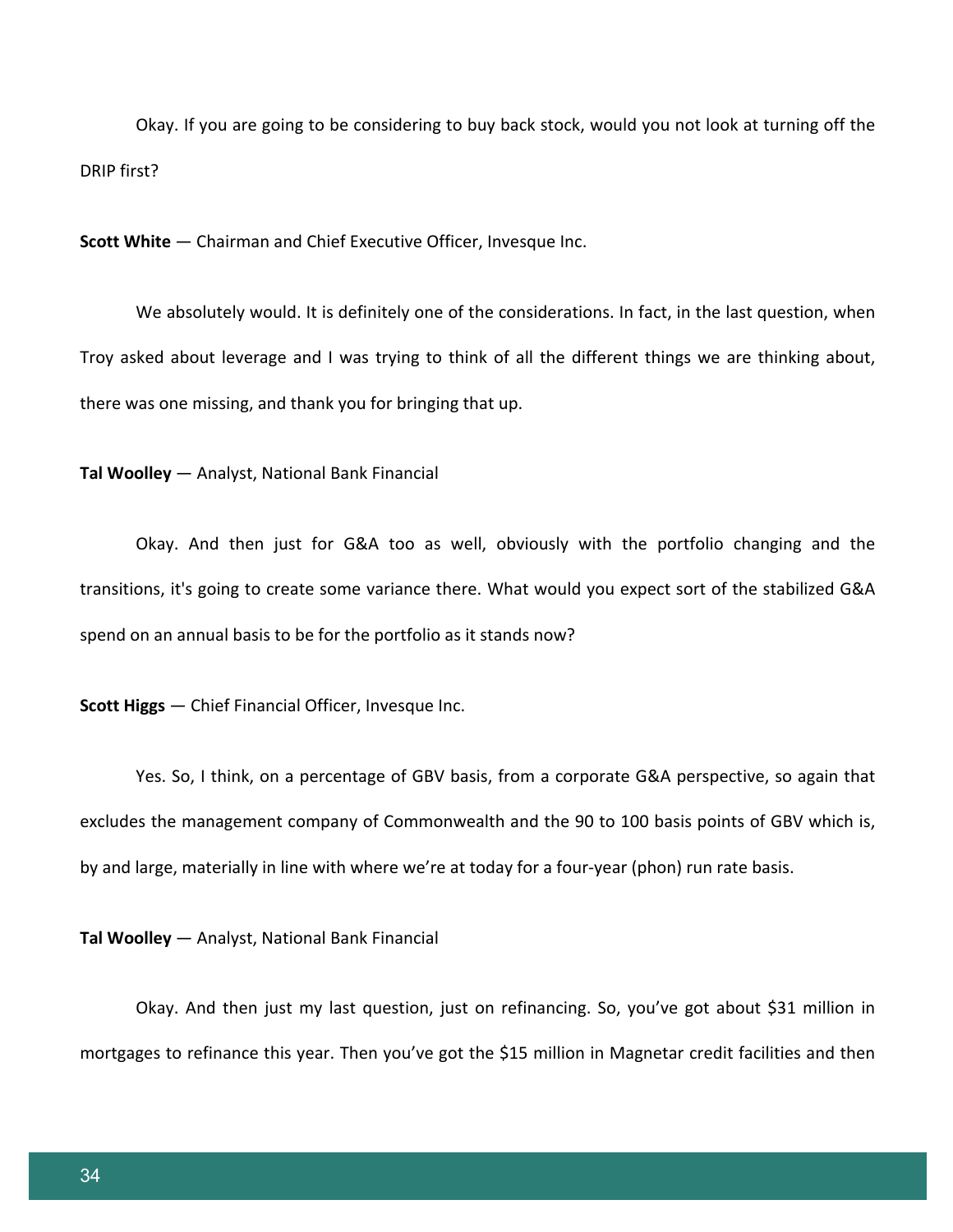also coming up you also have that Magnetar Preferred with a heavy ratchet, I think that kicks in maybe 2021. That's about \$60 million (phon). Do you have plans in place to refinance those right now?

**Scott Higgs** — Chief Financial Officer, Invesque Inc.

We do, and frankly, on the mortgages that are due this year, half of its already done in Q1. The other half is predominantly a construction loan, a large (phon) share of a construction loan. And once that construction is completed, that will flip to a term loan. So, those are all addressed. And then with respect to the Magnetar financial estimates, yes, there are options to look for. For example, on the debt there, we do have an extension option on that debt, and we're obviously in constant communication with those guys and evaluating different alternative and options to refinance or to continue the program.

**Tal Woolley** — Analyst, National Bank Financial

Is there any plan to grow that JV with Magnetar going forward?

**Scott White** — Chairman and Chief Executive Officer, Invesque Inc.

Magnetar has and continues to be a great partner of us, and we continue to assess things broadly in terms of our portfolio and our needs for capital, and I think they're open to ideas for ways to help us. Whether or not that is through the JV or otherwise. I think it's an ongoing discussion.

**Tal Woolley** — Analyst, National Bank Financial

Okay. Perfect. Thanks so much, guys.